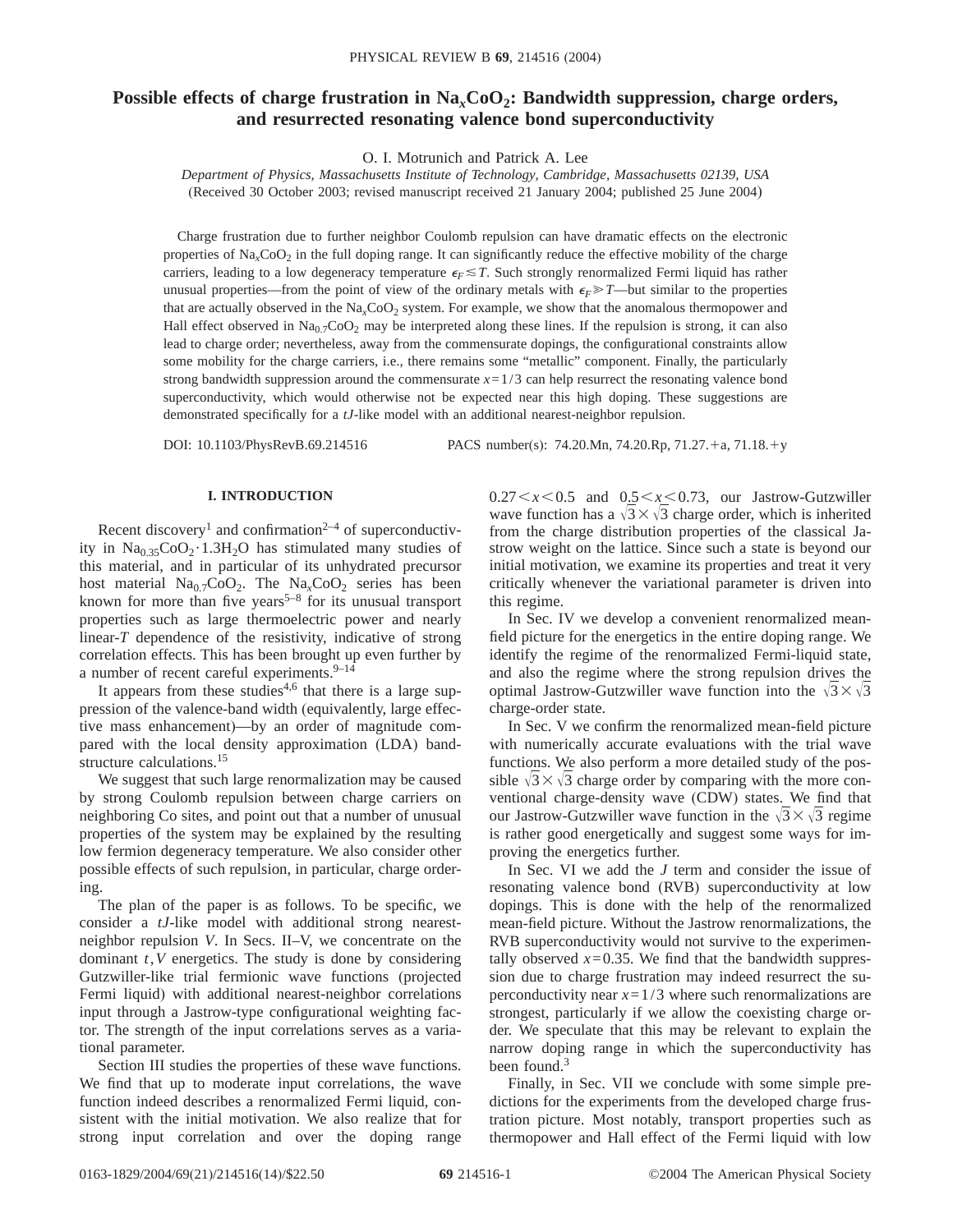

FIG. 1. Na<sub>x</sub>CoO<sub>2</sub>: Schematic pictures (borrowed from Ref. 9) explaining the single band electronic model. The charge carriers are spin-1/2 charge  $q=|e|$  holes of density  $\rho=1-x$ .

degeneracy temperature resemble those of the  $\text{Na}_{0.7}\text{CoO}_2$ system; these properties look rather unusual from the perspective of conventional metals.

Before proceeding, we remark about the possibility of charge order<sup>8,16</sup> in Na<sub>x</sub>CoO<sub>2</sub>. The experimental situation is not settled on this issue.<sup>12–14</sup> We favor the picture where there is no charge order, but only strong local correlations. Charge-ordering transition should exhibit itself in an abrupt change in transport properties, which has not been observed.

In the present paper, we do spend a lot of time discussing the particular  $\sqrt{3} \times \sqrt{3}$  order, since it inevitably arises in our systematic treatment of the concrete model. We should warn the reader that the details are likely strongly model dependent. Since we do not know the precise microscopic model, the presented analysis of the charge order should be viewed only as an initial sketch of what might happen. The reported work is done with the nearest-neighbor repulsion (and nearest-neighbor Jastrow correlation) only. Including further neighbor correlations would frustrate the  $\sqrt{3} \times \sqrt{3}$  charge order and extend the renormalized Fermi-liquid regime, but might also lead to more complicated charge orders. We have not pursued such studies systematically, concentrating on the nearest-neighbor case only.

#### **II.** *tV* **MODEL. JASTROW-GUTZWILLER**  $\Psi$

For concreteness, we consider the following single band Hubbard model with additional nearest-neighbor repulsion $16$ on a triangular lattice

$$
\hat{H}_{tV} = P_G \sum_{\langle ij \rangle} - (tc_{i\sigma}^{\dagger} c_{j\sigma} + \text{H.c.}) P_G + V \sum_{\langle ij \rangle} n_i n_j. \tag{1}
$$

Large onsite repulsion is taken into account using the Gutzwiller projector  $P_G$  to project out double occupation of sites—this gives the "*t* part" as in the familiar *tJ* Hamiltonian. We focus primarily on the effect of adding strong nearest-neighbor charge repulsion *V*, and refer to Eq. (1) as *tV* Hamiltonian. (We will consider the full *tJV* Hamiltonian with  $J \leq t$ , *V* later.) The band is less than half-filled, with the average fermion density  $\langle c_{i\sigma}^{\dagger} c_{i\sigma} \rangle = \rho < 1.$ 

In the context of the Na<sub>x</sub>CoO<sub>2</sub> system,  $c_{i\sigma}^{\dagger}$  creates a spinful hole and represents the motion of a  $Co^{4+}(S=1/2)$  site, while  $Co^{3+}(S=0)$  sites have no holes;  $\rho=1-x$ . This is shown schematically in Fig. 1. For more details, see also Refs. 17–19. We take  $t > 0$ , as in Refs. 17 and 19. This is consistent with the photoemission studies, $11$  and also with the hightemperature behavior of the Hall coefficient<sup>10</sup> (see Sec. VII). In this picture the end compound  $NaCoO<sub>2</sub>$  consists of all  $Co<sup>3+</sup>$  with no holes ( $\rho=0, x=1$ ), whereas the hypothetical end compound  $Na<sub>x=0</sub>CoO<sub>2</sub>$  is a Mott insulator consisting of all Co<sup>4+</sup> sites each carrying  $S = \frac{1}{2}(\rho = 1, x = 0)$ . From the latter point of view,  $Na<sub>x</sub>CoO<sub>2</sub>$  can be viewed as electron doping by a concentration of *x* electrons into a Mott insulator.

Here, in order to gauge the effect of the nearest-neighbor repulsion, we perform a trial wave-function study of this strongly correlated system. When *V*=0, a good trial wave function is obtained by Gutzwiller projecting a simple free fermion state:

$$
|\Psi_G\rangle = P_G|\Psi_0\rangle = \sum_{\{R\},\{R'\}} \det[\phi_i(R_j)]c_{R_1\uparrow} \cdots c_{R_{N/2}\uparrow}
$$

$$
\times \det[\phi_i(R_j')]c_{R_1'\downarrow} \cdots c_{R_{N/2}\downarrow},
$$

where the sum is over all configurations of spin-up and spindown fermions with all  $R_j$  and  $R'_j$ , distinct,  $\{R\} \cap \{R'\}=0$ . Away from half-filling, this Gutzwiller wave function is a Fermi-liquid state; this can be confirmed, e.g., by measuring the quasiparticle *Z* from the step in  $\langle \hat{n}_k \rangle$ . In this state, we have approximately  $\langle n_i n_j \rangle \approx \rho^2$ , while the fermion kinetic energy can be fairly accurately estimated from that of the preprojected free fermions20–22

$$
\frac{\langle \Psi_G | \hat{H}_i | \Psi_G \rangle}{\langle \Psi_G | \Psi_G \rangle} \approx g_t \frac{\langle \Psi_0 | \hat{H}_i | \Psi_0 \rangle}{\langle \Psi_0 | \Psi_0 \rangle},\tag{2}
$$

with

$$
g_t = \frac{1 - \rho}{1 - \rho/2} = \frac{2x}{1 + x}.
$$
 (3)

This is commonly referred to as the Gutzwiller approximation or the renormalized mean-field theory. The renormalization factor  $g_t$  can be obtained by counting the number of real-space configurations available for hopping in the projected and preprojected states, and ignoring all other wavefunction differences.

Turning on the nearest-neighbor repulsion *V*, we schematize its effect on the ground state by introducing an additional Jastrow-type factor

$$
\exp\left[-\frac{W}{2}\sum_{\langle ij\rangle}n_{i}n_{j}\right]
$$
 (4)

for each real space configuration of fermions in the above Gutzwiller wave function.  $W > 0$  effectively suppresses the nearest-neighbor occupation probability, and can be varied to optimize the trial energy of the *tV* Hamiltonian. We will refer to this wave function as Jastrow-Gutzwiller (JG)  $\Psi_{IG}$ .

It is clear that the effect of *V* is most severe for  $x=1/3$ and 2/3. For  $V \ge t$  we expect  $W \ge 1$ , in which case the vacancies (for  $x=1/3$ ) or the spin carrying holes (for  $x=2/3$ ) would form a  $\sqrt{3} \times \sqrt{3}$  structure to minimize the repulsion. Furthermore in this state the particles cannot hop without paying the energy *V*. For intermediate *V* and away from commensuration some remnant of this "jamming" phenomenon may remain and this is what we would like to investigate in this paper.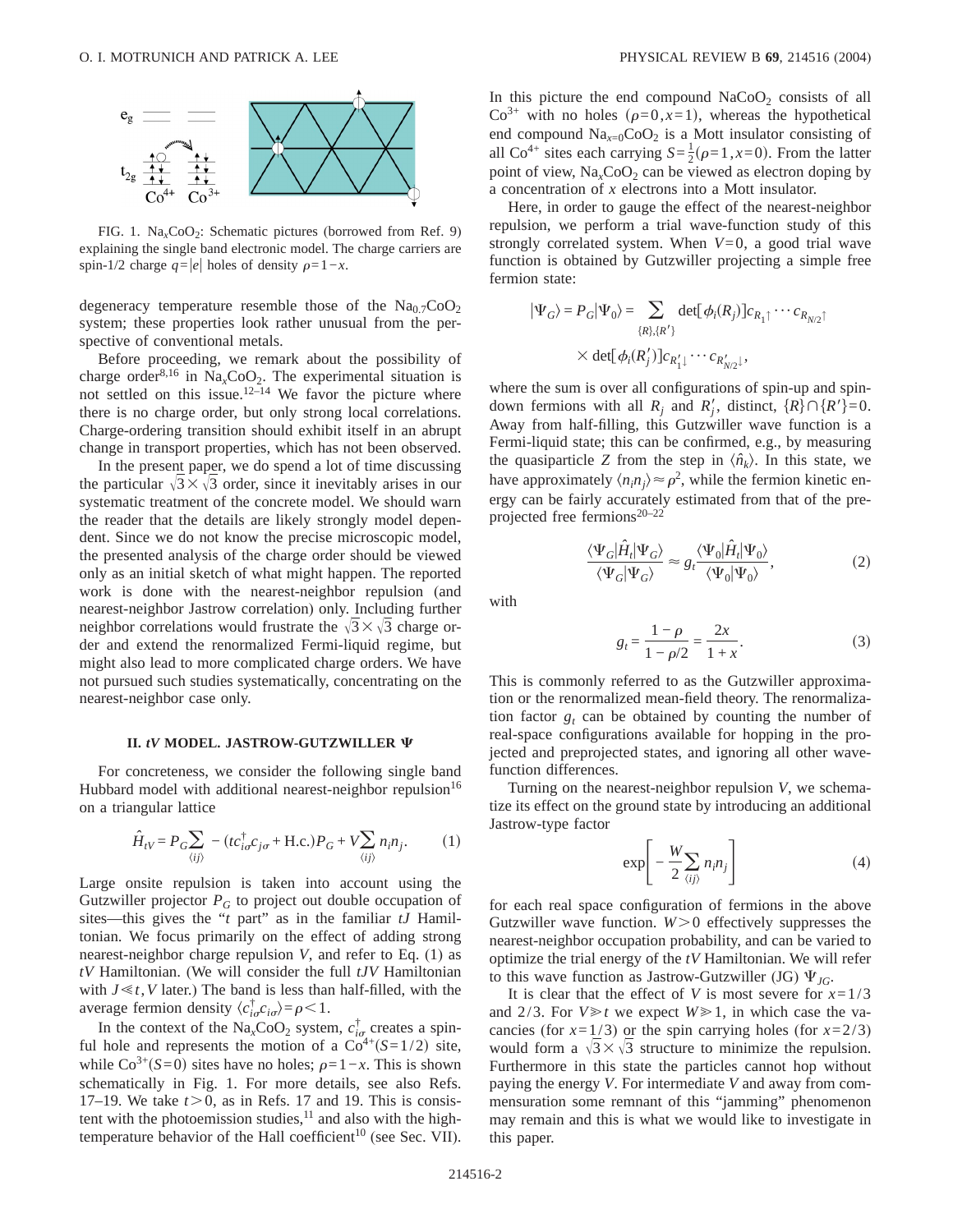

FIG. 2. Phase diagram of the classical lattice-gas system, Eq. (5). Note the symmetry relative to  $\rho=0.5$  due to particle-hole symmetry.

## **III. PROPERTIES OF**  $\Psi_{IG}$ **: CLASSICAL LATTICE GAS SYSTEM**

Before presenting the optimized energetics with  $\Psi_{IG}$ , we first discuss its properties. For nonzero but small *W*, it still describes a Fermi-liquid state with some further renormalizations compared to the Gutzwiller wave function. However, one has to be careful when *W* becomes large: The probability of finding a particular configuration of charges now has an additional "classical" weight exp[-*W*∑<sub> $\langle ij \rangle$ </sub> *n<sub>i</sub>n<sub>j</sub>*], and one has to be wary of the possibility of phase transitions in the corresponding statistical system. Factoring out many possible spin assignments for each charge configuration, we need to consider a classical system of particles with nearest-neighbor repulsion on a triangular lattice with the classical partition function

$$
Z_{\text{class}} = \sum_{\{n_i\}} e^{-\mathfrak{U}_{\text{class}}[n]} = \sum_{\{n_i\}} e^{-W} \sum_{\langle ij \rangle} n_i n_j. \tag{5}
$$

Here  $n_i = 0, 1$ , and we work at fixed density  $\rho$  as appropriate for the discussion of our trial wave functions with fixed fermion number. *W* plays the role of the inverse temperature in this classical system,  $W = T^{-1}$  (the classical repulsion strength is set to one).

This lattice-gas system has been extensively studied in statistical physics,  $23,24$  most notably as a model for adsorbed monolayers of rare-gas atoms on graphite. Also, it is equivalent to a triangular lattice Ising antiferromagnet in an external field; fixed particle density corresponds to fixed magnetization in the Ising system.

The phase diagram in the  $\rho$ -*T* plane is shown in Fig. 2. It is symmetric with respect to  $\rho=0.5$  due to particle-hole symmetry in this classical system, and we discuss the  $\rho$  < 0.5 part only.

At high temperatures (small *W*) the system is in a disordered gaseous phase. For small particle density  $\rho < 0.27$  the system remains in the gas phase all the way to zero temperature. For densities  $0.27 < \rho < 0.5$  the system "crystallizes" into a  $\sqrt{3} \times \sqrt{3}$  state at low temperature. This state is characterized by a preferential particle occupation of one of the three sublattices of the triangular lattice; the order is strongest near the commensurate  $\rho=1/3,2/3$ . Note that away from these  $\rho$  the  $\sqrt{3} \times \sqrt{3}$  phase is more properly characterized as a density wave state rather than a crystal. In particular, a fraction of particles remains relatively mobile having no activation energy for their motion. The  $W = \infty$  model is equivalent to the Baxter's hard hexagon model and is exactly solvable. $24$ 

It is useful to have the following caricatures of the charge motion in the  $\sqrt{3} \times \sqrt{3}$  phase, appropriate at low temperature (large *W*) and near the commensurate filling 1/3. For  $\rho > 1/3$ , we have one sublattice, say *A*, completely occupied by particles (these particles are almost localized), while the remaining small density is smeared out relatively uniformly over the honeycomb lattice formed by the *B* and *C* sublattices. For  $\rho < 1/3$ , we picture the *B* and *C* sites as completely empty (with almost no density fluctuation), while all particles are spread over the *A* sublattice. The charge motion is achieved by hops from occupied *A* sites to neighboring empty *A* sites via *B* or *C* sites; the most effective such hops involve at least two neighboring empty *A* sites in order to avoid the repulsion energy cost for the intermediate step (see Fig. 8 in Sec. V).

Returning to our trial wave function, we expect it to roughly inherit the charge distribution properties of the lattice-gas system, Eq. (5). Thus, for *W* such that the classical system is in its disordered phase, the wave function realizes a Fermi-liquid state. On the other hand, when the classical system is in the  $\sqrt{3} \times \sqrt{3}$  phase, we have checked by variational Monte Carlo studies that the resulting wave function has a CDW order but retains some liquid properties. (The transition point  $W_c$  is slightly different for the wave function and the classical system.) Note that the above Jastrow weight realizes a soft projection satisfying the nearestneighbor repulsion *V*. It follows that a hard such projection  $(W \rightarrow \infty)$  leads to the  $\sqrt{3} \times \sqrt{3}$  density wave for  $0.27 < \rho < 0.5$ and  $0.5 < \rho < 0.73$ .

Before proceeding further, we want to emphasize again that we set out to study Fermi-liquid renormalizations induced by nearest-neighbor repulsion. Fermi-liquid state is achieved in the parameter regime where the classical system remains disordered; in this case, our treatment is consistent.

On the other hand, when the nearest-neighbor repulsion is strong, it drives the optimal variational parameter *W* of  $\Psi_{IG}$ into the regime with the CDW order. In this case, we have to be very cautious in interpreting the "transition" and the resulting state, since our original assumptions about the properties of the wave function no longer hold. We may still interpret this as a sign of an instability towards a different state (most likely with charge order), but the JG wave function in this regime should be treated very critically, particularly since it has somewhat unusual charge distribution properties. Thus, one should at least examine other more conventional trial states with different orders. This is done in Sec. V.

## **IV. ENERGETICS WITH**  $\Psi_{JG}$ **: RENORMALIZED MEAN-FIELD PICTURE**

We now proceed to the actual energetics with the Jastrow-Gutzwiller trial wave functions. It is possible to perform es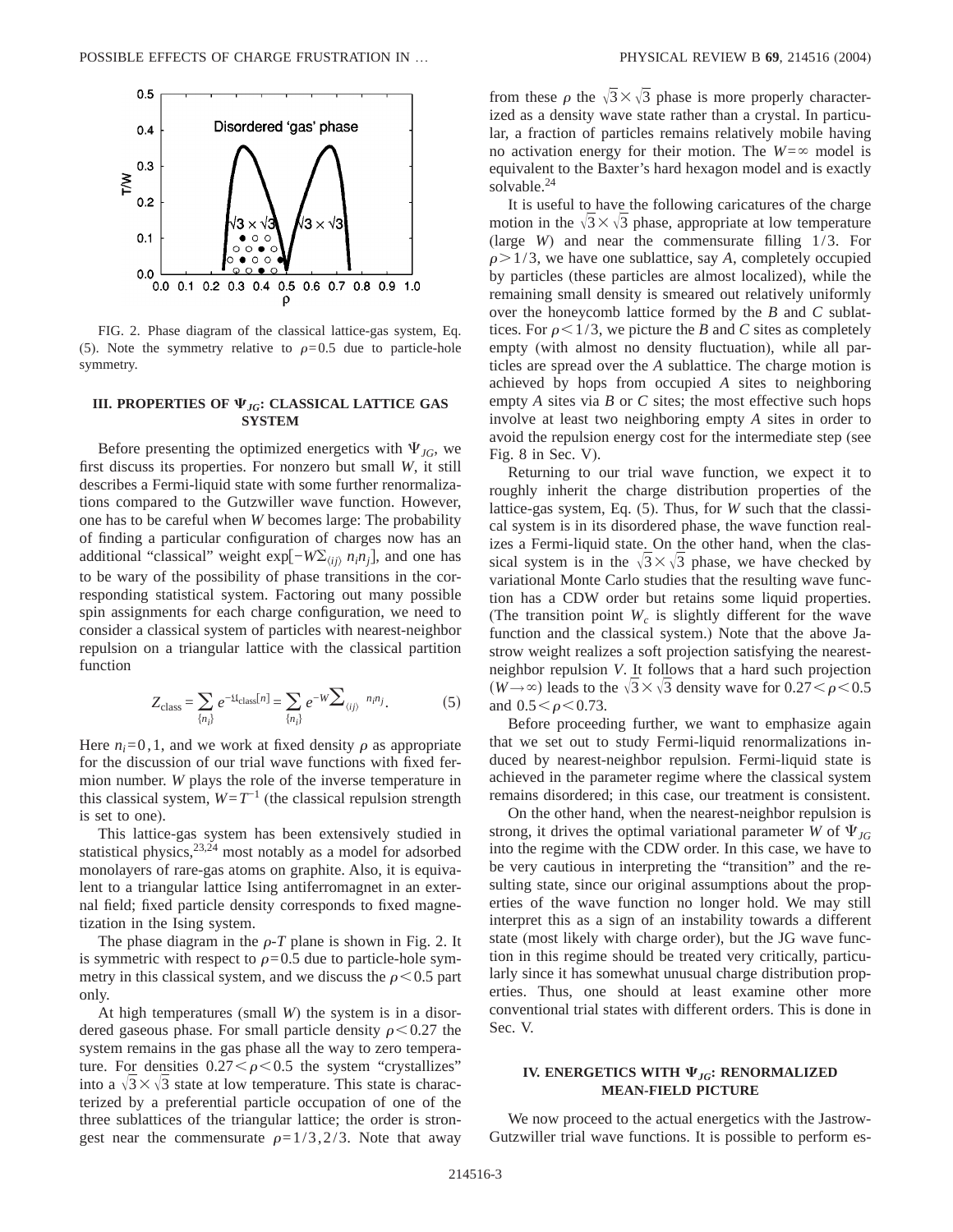sentially exact evaluations of the expectation values with such fermionic wave functions using a well established and documented variational Monte Carlo (VMC) procedure.25,21,22 Such detailed studies of the *tV* energetics at experimentally relevant  $x=0.7$  and 0.35 are reported in the following section.

It is also possible to study more complicated Hamiltonians. However, VMC evaluations are computationally rather costly. Furthermore, they become inconclusive when the energy differences become very small. This is particularly the case when we attempt to study the physics at energy scales below the dominant *t* and *V*, e.g., if we want to resolve the spin sector, or study pairing instabilities due to the *J* term.

Useful and fairly accurate guidance is obtained through the following "renormalized mean-field" procedure,  $20-22$ which is much simpler computationally and is also more amenable to interpretation and extrapolation in the regime where VMC results become inconclusive. Generalization of the configuration counting arguments mentioned earlier leads to the following estimate of the hopping energy renormalization in the JG wave function relative to the unprojected free fermion wave function:

$$
\frac{\langle \Psi_{JG} | c_{i\uparrow}^{\dagger} c_{j\uparrow} | \Psi_{JG} \rangle}{\langle \Psi_{JG} | \Psi_{JG} \rangle} = g_{i}[i, j] \frac{\langle \Psi_{0} | c_{i\uparrow}^{\dagger} c_{j\uparrow} | \Psi_{0} \rangle}{\langle \Psi_{0} | \Psi_{0} \rangle}, \tag{6}
$$

with

$$
g_i[i,j] = \frac{1}{\rho(1-\rho/2)} \langle \langle \delta(n_i-0) \delta(n_j-1) \rangle
$$
  
×
$$
\times \exp[-\frac{1}{2}(\mathfrak{U}_{\text{class}}[n_i=1, n_j=0]) - \mathfrak{U}_{\text{class}}[n_i=0, n_j=1]) \rangle \rangle.
$$
 (7)

Here,  $\langle \langle \ldots \rangle \rangle$  denotes averaging in the classical lattice-gas system with the weight  $\sim$ exp $(-\mathfrak{U}_{\text{class}}[n])$  discussed earlier. When obtaining this expression, similar to the original Gutzwiller approximation, Eq. (3), we again ignored the details of the fermionic determinant weighting of configurations, but kept the Jastrow weighting. Only configurations with the occupied *j* site and unoccupied *i* site contribute, and the specific "transition weight" comes from the corresponding Jastrow weighting of the configurations before and after the hop. Note that  $\mathfrak{U}_{\text{class}}[n_i=1, n_j=0]-\mathfrak{U}_{\text{class}}[n_i=0, n_j=1]$  is a local energy term involving only the affected sites *i*, *j*, and their immediate neighbors.

Similarly, we can approximate the nearest-neighbor repulsion energy by

$$
\frac{\langle \Psi_{JG} | \hat{n}_i \hat{n}_j | \Psi_{JG} \rangle}{\langle \Psi_{JG} | \Psi_{JG} \rangle} \approx \langle \langle n_i n_j \rangle \rangle. \tag{8}
$$

The required classical expectation values are readily evaluated via a Monte Carlo study of the lattice-gas system. As we will see in the following section, such renormalized meanfield procedure indeed gives fairly accurate estimates of the expectation values in the Jastrow-Gutzwiller wave function, both in the metallic and the density wave regimes.



FIG. 3. Jastrow-Gutzwiller renormalization factor for hopping, Eq. (7), as a function of doping for a number of fixed *W*. Evaluations are done via classical Monte Carlo study of the lattice-gas system. The dark thick line delineates the phases of  $\Psi_{JG}$ . The  $\sqrt{3}$  $\times$   $\sqrt{3}$  phase lies below the thick line and in this region the exhibited  $g_t$  is averaged over all bonds.

We can now develop an overall picture for all fermion densities. Particular cuts through the results are shown in Figs. 3 and 4. Figure 3 shows the hopping renormalization factor  $g_t$  as a function of x for a number of fixed *W*. (Complimentary cuts through the data for the specific fixed *x*  $=0.70$  and  $x=0.35$  can be also found in the following section.) Figure 3 is the core of the present paper.

The *W*=0 curve gives precisely the original Gutzwiller approximation, Eq. (3), for the no-double-occupancy constraint. This sets a useful reference for gauging the additional effect of the nearest-neighbor repulsion. The curve with the largest *W*=8, on the other hand, essentially realizes a complete projection that satisfies the nearest-neighbor repulsion; this is the maximal renormalization that can be achieved with such nearest-neighbor correlations. The phase boundary of the classical lattice gas (cf. Fig. 2) is sketched by a thick dark line: All points above the line are in the disordered phase (Fermi-liquid wave functions), while points below the line are in the  $\sqrt{3} \times \sqrt{3}$  density wave phase.

Figure 4 shows a similar plot for the repulsion energy  $E_{nn} = \sum_{\langle ij \rangle} \langle \langle n_i n_j \rangle \rangle$  per site [cf. Eq. (8)], which we reference to



FIG. 4. Nearest-neighbor repulsion energy per site, referenced to the  $W \rightarrow \infty$  value. The  $\sqrt{3} \times \sqrt{3}$  charge-ordered phases of  $\Psi_{JG}$  lie below the thick line.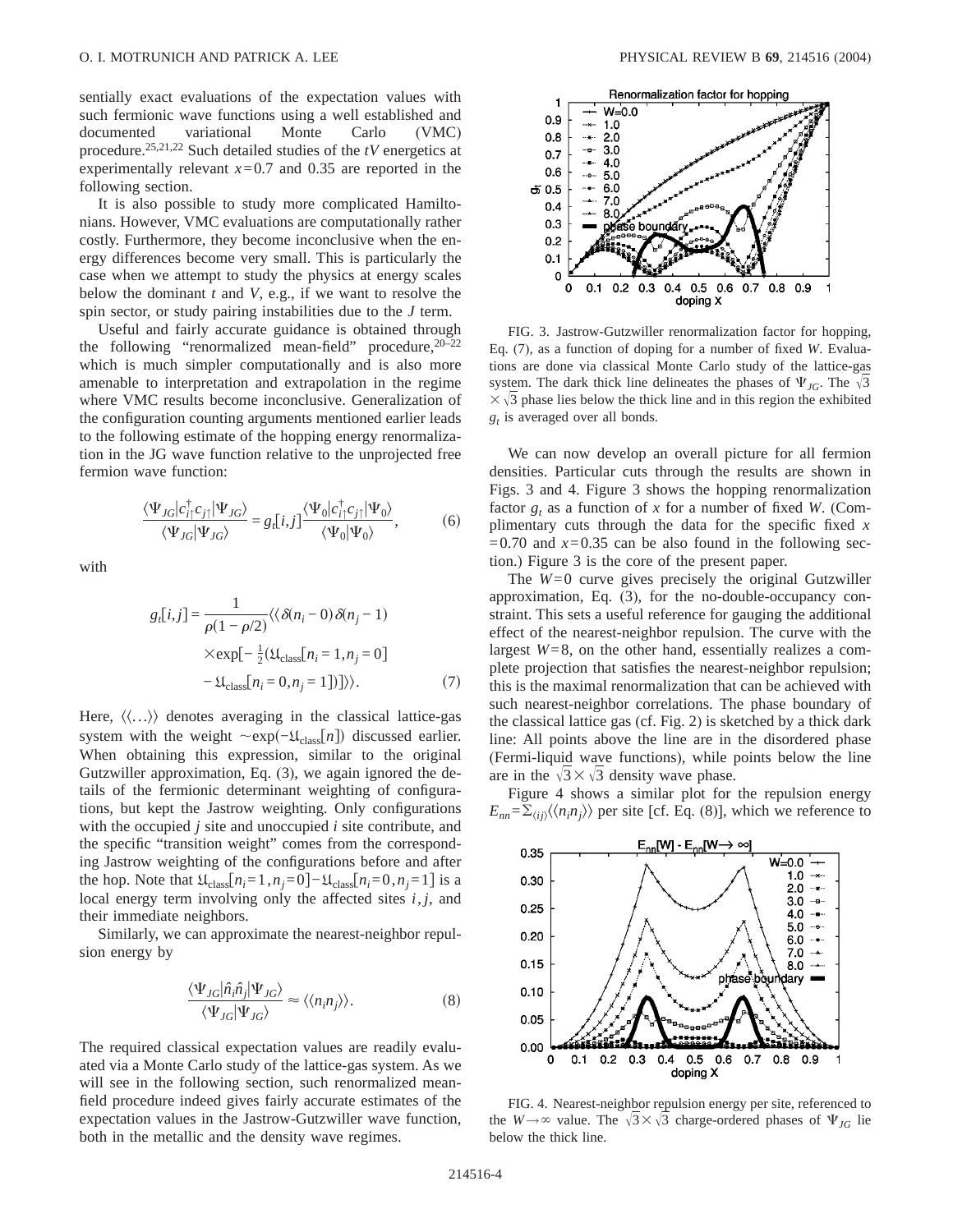

FIG. 5. "Phase diagram" obtained by optimizing the *tV* Hamiltonian over the JG wave functions. The different "phases" correspond to the difference in the physical properties of  $\Psi_{JG}$  as a function of *W*. Calculations are performed in the renormalized meanfield approximation using the data of Figs. 3 and 4, and the free fermion  $\langle \hat{H}_t \rangle_0(x)$ . The phase diagram is not expected to be symmetric relative to  $V$  — cf. Fig. 3. The observed rough symmetry is due to compensating tendencies in  $g_t(x)$  and  $\langle \hat{H}_t \rangle_0(x)$  that make the actual kinetic energy "more symmetric" relative to  $x=0.5$ .

the minimal possible repulsion energy at a given density: *E<sub>nn</sub>*, $W\rightarrow\infty$ =0 for  $\rho\in[0,1/3]$ , 3 $\rho-1$  for  $\rho\in[1/3,2/3]$ , and 6 $\rho$ −3 for  $\rho \in [2/3,1]$ . When plotted in this way, the result is symmetric with respect to  $\rho=0.5$  due to classical particlehole symmetry. Again, the classical phase boundary is sketched with a thick dark line. Observe that the curves with *W* > 5 give almost complete "minimum-nearest-neighbor" projection.

With these data, and also using the free-fermion  $\langle \hat{H}_t \rangle_0(x)$ (not shown), we can optimize the full *tV* Hamiltonian in this renormalized mean-field procedure for  $\Psi_{JG}$ . The resulting "phase diagram" can be seen in Fig. 5: For each doping *x*  $\in [0.27, 0.73]$  we show the "critical" *V*/*t* that drives the optimal *W* into the regime with the  $\sqrt{3} \times \sqrt{3}$  order.

We emphasize that this "phase diagram" is for the optimized Jastrow-Gutzwiller wave function only; in particular, the exhibited "phase transition" corresponds to the transition in the properties of  $\Psi_{JG}$  as a function of parameter *W*. It need not correspond to the actual phase diagram of the *tV* Hamiltonian. It is exhibited here primarily to delineate the regimes where the JG renormalized Fermi liquid can adequately describe the *tV* model energetics, and also where such description is no longer possible. In the latter case, one should seriously examine other physical states paying particular attention to charge order. Whether the JG wave function in its  $\sqrt{3} \times \sqrt{3}$  phase can adequately describe the possible charge ordering in the system is a separate question that requires a detailed study. We will discuss this more specifically in the following section. Here we only note that it is rather fortuitous that our trial wave function with a single variational parameter exhibits two phases, and the initially "unexpected" charge-ordered state should be treated with great caution.

We now return to the main question of this work—the bandwidth suppression due to nearest-neighbor repulsion. Again, consider Fig. 3. A conservative approach is to insist

that we consider Fermi-liquid wave functions only. In this case, we should disregard the data points that end up in the charge-ordered phase. We still see that there can be significant renormalizations by a factor of 3 to 5 relative to the bare hopping amplitude even remaining in the Fermi-liquid state. For a fixed *W*, these renormalizations are strongest near the commensurate 1/3 and 2/3 fillings, and weakest near *x*  $=1/2$ . Also, as can be implied from the "phase diagram," the effect of the nearest-neighbor repulsion *V* is strongest near *x*=1/3,2/3.

On the other hand, if we are to take the Jastrow-Gutzwiller  $\sqrt{3} \times \sqrt{3}$  density wave regime seriously, there can be even stronger renormalizations of the hopping energy, particularly near the commensurate densities. As we will suggest in the following more specific discussion of the CDW regime, the entire picture provided by Fig. 3 including the data under the phase boundary is indeed useful, but may require some less important adjustments. This is because in the  $\sqrt{3} \times \sqrt{3}$  regime the charge order is such that there remain mobile (even if strongly constrained) carriers; there is no charge gap since there is no nesting for the considered dopings. The Jastrow-Gutzwiller wave function and the above renormalized mean-field treatment also capture this, and give a first useful guess on the effect of charge order on the fermion kinetic energy.

## **V. ENERGETICS WITH**  $\Psi_{JG}$ **: VMC STUDY. POSSIBLE CDW**

We now consider the *tV* model energetics in more detail for specific  $x=0.70$  and  $x=0.35$ . These values are relevant for the unhydrated and hydrated  $Na<sub>x</sub>CoO<sub>2</sub>$ . The evaluations with the trial wave functions are done essentially exactly using VMC. $22,25$  This more concrete setting will allow us to discuss some robust features that emerge from our study vs the specifics of the particular Hamiltonian used to model charge frustration. Since an accurate treatment of the CDW states may depend on specific details, the present discussion is only intended to give a flavor of the possibilities that should be considered.

#### **A. Doping** *x***=0.70**

Figure 6 shows expectation values of the two parts of the *tV* Hamiltonian in the Jastrow-Gutzwiller wave function for varying *W* evaluated using VMC. It also shows the renormalized mean-field approximation to these expectation values. As mentioned in the preceding section, this approximation is indeed fairly accurate and can be taken seriously. Since we will be comparing several trial states, we will use only VMC results in this section.

At this particle density we have  $W_c \approx 3.3$  in the corresponding lattice-gas system. Note that near  $W_c$  the repulsion energy drops quickly and essentially all the way to zero, similar to the transition in the classical system. This is because it is possible to completely satisfy the repulsion energy by arranging charges so that there are no nearest neighbors. Also, such arrangements still allow some fermion hopping, so there remains nonzero kinetic-energy gain even for very large *W*.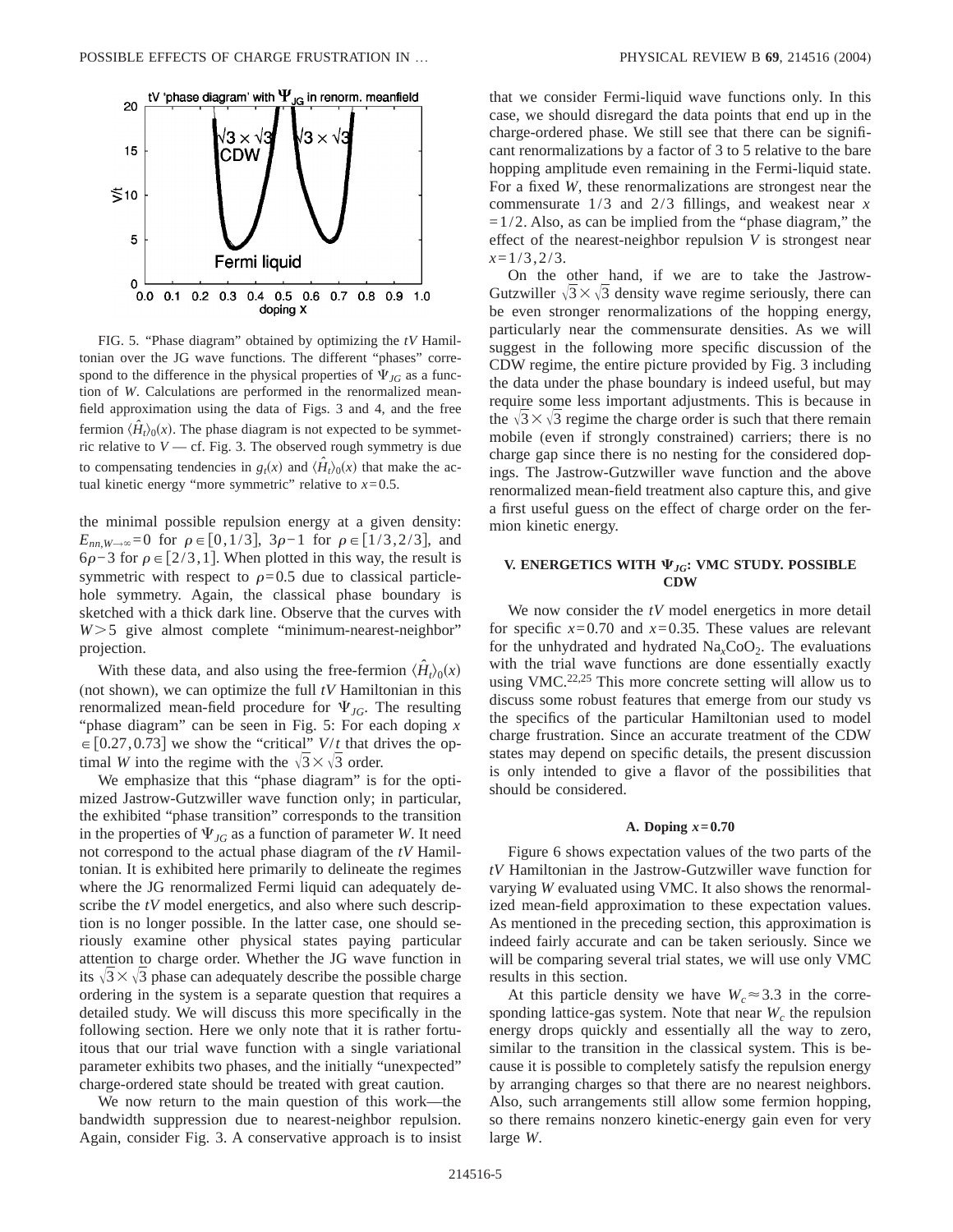

FIG. 6. Expectation values of the hopping and nearest-neighbor repulsion energies in the Jastrow-Gutzwiller wave function at doping  $x=0.70$  (fermion density  $\rho=0.3$ ). We also show the corresponding renormalized mean-field values. Vertical arrow near  $W_c \approx 3.3$ indicates the transition point in the classical lattice-gas system.

Using the above data, we can optimize the total energy for different values of *V*/*t*. The result is indicated in Fig. 7. For  $V/t \le 6.0$ , the optimal  $W_{\text{opt}}$  remains  $\le 2.0$  and the wave function is metallic with relatively weak renormalizations. For larger *V*/*t*, the optimal  $W_{\text{opt}}$  jumps to the  $\sqrt{3} \times \sqrt{3}$  ordered side, and  $\Psi_{IG}$  has the corresponding density wave order. Note that the optimal  $W_{opt}$  remains fairly close to the critical value. In this way, while the repulsion energy is almost completely satisfied, the system still gains from some of the original kinetic energy.

We now discuss the regime of large *V*, where the Jastrow-Gutzwiller energetics suggests charge ordering. First, it is instructive to compare this with the energetics in a more conventional CDW trial state. Such a state is obtained, for example, by considering a CDW mean-field Hamiltonian



FIG. 7. Optimization of the *tV* Hamiltonian over Jastrow-Gutzwiller and conventional CDW trial wave functions. Inset shows the optimal  $W_{opt}$  for the Jastrow-Gutzwiller wave function; arrow indicates the critical  $W_c \approx 3.3$  in the corresponding classical latticegas system.

$$
H_{\rm CDW}^{\rm mf} = -\sum_{\langle ij \rangle} (t_{ij} c_{i\sigma}^{\dagger} c_{j\sigma} + \text{H.c.}) - \sum_{i} 2\Delta_{\mathbf{Q}} \cos(\mathbf{Q} \cdot r_i) \hat{n}_i.
$$
\n(9)

 $\Delta$ <sub>*Q*</sub> =  $\Delta$ <sub>CDW</sub>(*Q*) is a CDW order parameter at the ordering wave vector  $Q$ . Here,  $\Delta_{CDW}$  serves as a variational parameter for the trial wave function. In the  $\sqrt{3} \times \sqrt{3}$  phase, the trial  $H_{\text{CDW}}$  has onsite potential  $-2\Delta$  on the preferred *A* sublattice and  $+\Delta$  on the *B* and *C* sublattices of the triangular lattice. The trial wave function is obtained by Gutzwiller projection of the mean-field ground state.

The optimized *tV* energetics for such more conventional CDW wave function is also shown in Fig. 7. For  $V/t \le 4.5$ the optimal wave function has  $\Delta_{CDW} \approx 0$ , but develops strong CDW order for larger *V*/*t*. In this conventional CDW state at this filling, we have a coexistence of the charge order and Fermi liquid.

From Fig. 7, we see that the JG wave function performs significantly better than the conventional CDW wave function. This is simple for the metallic side, since the JG wave function has an additional variational parameter to optimize local correlations compared to the plain metallic state with  $\Delta_{\rm CDW}$ =0. On the other hand, on the charge-ordered side the Jastrow-Gutzwiller wave function performs better almost entirely due to better kinetic energy. As discussed earlier, the JG state retains some of the metallic kinetic energy even in the large *W* limit. At the same time, the conventional CDW wave function localizes the fermions to the *A* sublattice very strongly and loses essentially all kinetic energy: in the limit of large *V*, the optimal  $\Delta_{CDW} \sim V$  and the optimal total energy is  $\sim$ - $t^2$ /*V*. Even though the lowest band remains only partially filled, its bandwidth goes to zero in the limit of large  $\Delta_{CDW}$ .

Thus, we conclude that the Jastrow-Gutzwiller wave function with the  $\sqrt{3} \times \sqrt{3}$  order performs fairly well for large *V*. However, this is by no means the end of the story even for the *tV* model. The most serious reservation here is that we have not explored other competing states in the system for large *V*. We will not address this. We still hope that our approach captures the relevant local energetics in the system.

In the present context, we can explore the energetics of the  $\sqrt{3} \times \sqrt{3}$  ordering more systematically. As discussed, the complete minimum-nearest-neighbor projection leads to the  $\sqrt{3} \times \sqrt{3}$  order. For  $\rho \leq 1/3$ , we essentially have charges living on the *A* sublattice only and moving primarily via *A*-*B* -*A* or *A*-*C*-*A* routes, while the bonds *B*-*C* are rarely used (see Fig. 8). In the above, we were projecting the uniform free fermion triangular lattice hopping ground state, while it is clear that in the resulting charge-ordered state the hops *B*-*C* are poorly utilized, and more generally the kinetic energy the driving force for uniformity—is less important. In the  $\sqrt{3} \times \sqrt{3}$  regime, it then seems more appropriate to project a hopping state with strong *A*-*B* and *A*-*C* hopping amplitudes and weak *B*-*C* hops. The limiting case is the dice lattice hopping shown in Fig. 8(b); the six-coordinated sites are the *A* sites, while the three-coordinated sites are the *B* and *C* sites. The dice hopping state by construction has  $\sqrt{3} \times \sqrt{3}$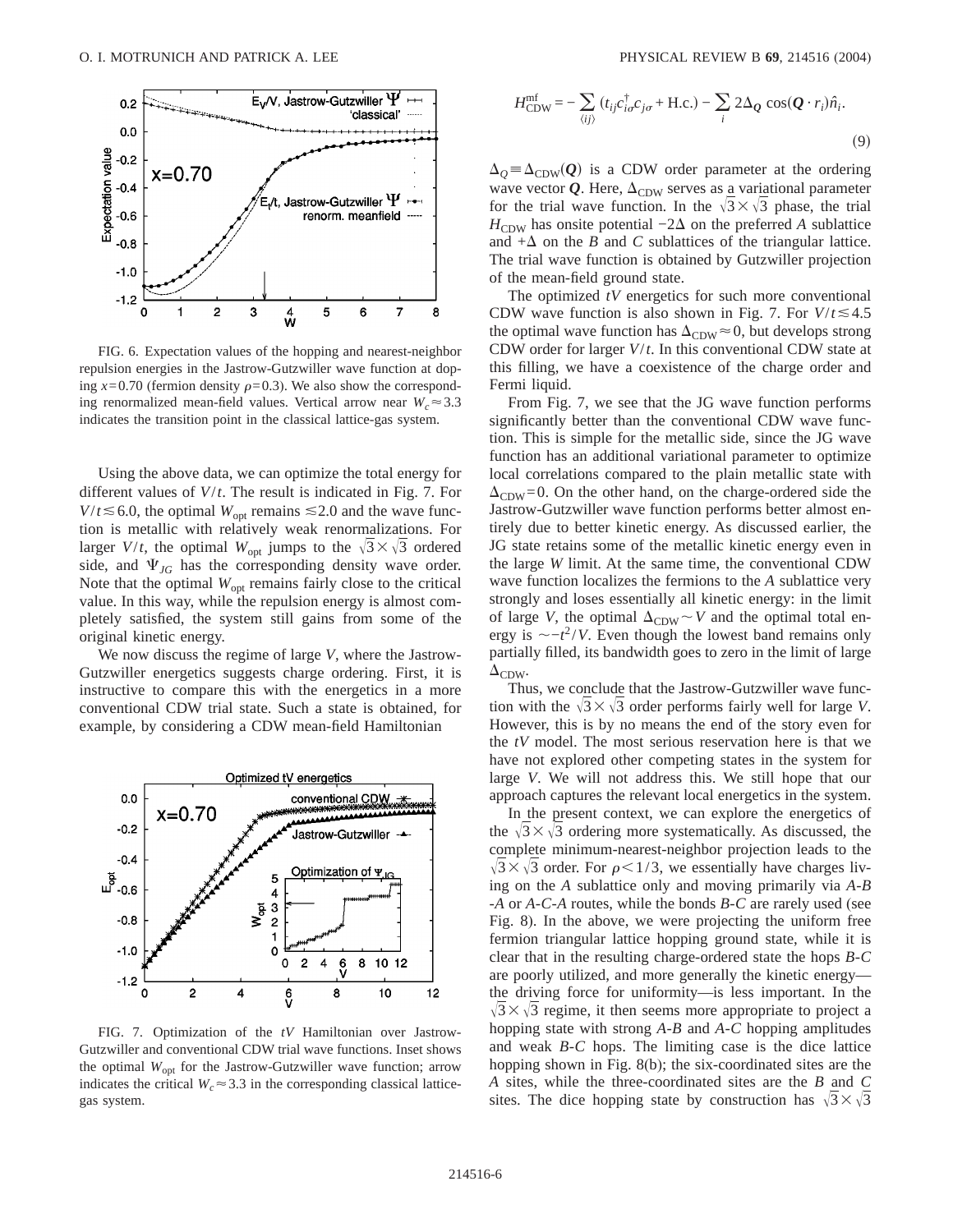

FIG. 8. (a) Schematics of the  $\sqrt{3} \times \sqrt{3}$  charge order for  $\rho < 1/3$ . Charges occupy the *A* sublattice and spend very little time on the *B* and *C* sublattices. The remaining empty *A* sites can be utilized for charge hopping. There is an intermediate repulsion energy cost of *V* to move an isolated such site, but no such cost for two neighboring empty *A* sites as shown in the figure. (b) Dice lattice hopping ansatz motivated by the observation that hops *B*-*C* are rarely used.

order. It is easy to verify that in the lowest band one half of the fermion density is located on the *A* sublattice. Clearly, this has better repulsion energy than the triangular hopping state. To further optimize the nearest-neighbor correlations, we can introduce a Jastrow weighting as for the uniform hopping state (note that in the dice case the classical lattice gas transition is no longer relevant since the charge system has the  $\sqrt{3} \times \sqrt{3}$  order from the outset). The optimized *tV* energetics is shown in Fig. 9, and we indeed find that the dice hopping ansatz is somewhat better than the uniform state.

Finally, we should point out that we have completely ignored the spin physics by considering only unpolarized wave functions. It should be clear that since the bandwidth becomes so narrow, there will be significant degeneracy—on the *tV* energy scale—in the spin sector. This degeneracy will be resolved in some way or other at lower energy scale, and the details will depend largely on the specifics of the microscopic Hamiltonian. As an example, trying out spin-polarized Jastrow-Gutzwiller wave functions in the *tV* Hamiltonian, we find that in the charge-ordered regime the fully polarized wave function performs only slightly worse than the unpolarized one. For the dice hopping ansatz, on the other hand,



FIG. 9. This is a blow-up of Fig. 7 focusing on the  $\sqrt{3} \times \sqrt{3}$ regime and showing additional Jastrow-Gutzwiller type trial wave functions for the *tV* Hamiltonian. Besides the unpolarized triangular lattice hopping ansatz, we also show the optimized energetics for the corresponding fully polarized state, and also for the dice lattice hopping ansatz.

the spin-polarized wave function performs better than the unpolarized one. One can get some feeling of the slight differences by examining Fig. 9. Such itinerant ferromagnet tendencies become even more pronounced at lower fermion density (higher *x*).

After the presented detail, it should be clear that the energetics can be rather subtle and model dependent, particularly in the charge-order regime. We now want to separate out which features are more robust than the above specifics. This is important since at present we do not have a good knowledge of the microscopic Hamiltonian in the  $Na<sub>x</sub>CoO<sub>2</sub>$ system.

First of all, we conclude that there can be significant renormalizations in the metallic wave function. The hopping can be effectively suppressed roughly by a factor of 3 (see Fig. 6), with the wave function retaining its Fermi-liquid character. The achievable Fermi-liquid renormalizations may be even larger if we include further neighbor repulsion, since this will frustrate the  $\sqrt{3} \times \sqrt{3}$  charge order and give more parameter space to the liquid state with uniform charge distribution. As long as the system remains uniform, this is not sensitive to the microscopics. (At this local "high-energy" level of analysis we completely disregard the low-energy instabilities of the resulting Fermi-liquid state.)

Our second observation is about the nature of possible charge orders in such strongly frustrated system. Our JG wave functions offer an interesting possibility of essentially satisfying the nearest-neighbor Coulomb repulsion while retaining some kinetic-energy gain and metallicity. Projecting the triangular or dice lattice hopping is merely a detail of how the quantum tunneling is put into the wave function, but the overall picture of the resulting state is the same. Whether such state is energetically favorable compared with other competing states requires a more detailed study.

Finally, we expect that the spin dynamics is highly degenerate in such charge frustrated systems, and its ultimate fate is resolved only at much lower energy scales.

#### **B. Doping** *x***=0.35**

We now summarize similar *tV* study at *x*=0.35. This is of interest for the hydrated compound  $\text{Na}_{0.35}\text{CoO}_2$  1.3H<sub>2</sub>O that was found to exhibit superconductivity.

Figure 10 shows the expectation values of the kinetic and nearest-neighbor repulsion energies in the  $\Psi_{JG}$  evaluated using VMC. The repulsion energy is referenced to the minimal repulsion energy at this density  $[E_{nn,min}=V(3\rho-1)$  per site; cf. Fig. 4]. The renormalized mean-field approximation is also shown and is fairly accurate.

The result of the wave-function optimization for the *tV* Hamiltonian is shown in Fig. 11. For  $V/t \le 4.2$ , the optimal  $W_{\text{opt}}$  remains  $\leq 1.5$ ; the wave function is metallic with weak renormalizations. For larger  $V/t$ , the optimal  $\Psi_{JG}$  jumps to the  $\sqrt{3} \times \sqrt{3}$  ordered side; however, the optimal *W*<sub>opt</sub> remains fairly close to  $W_c \approx 2.8$ , and the system retains significant part of the original kinetic energy.

Turning to the regime of large *V*, we consider also the more familiar CDW trial state obtained from the mean-field Hamiltonian, Eq. (9). The optimized energetics with such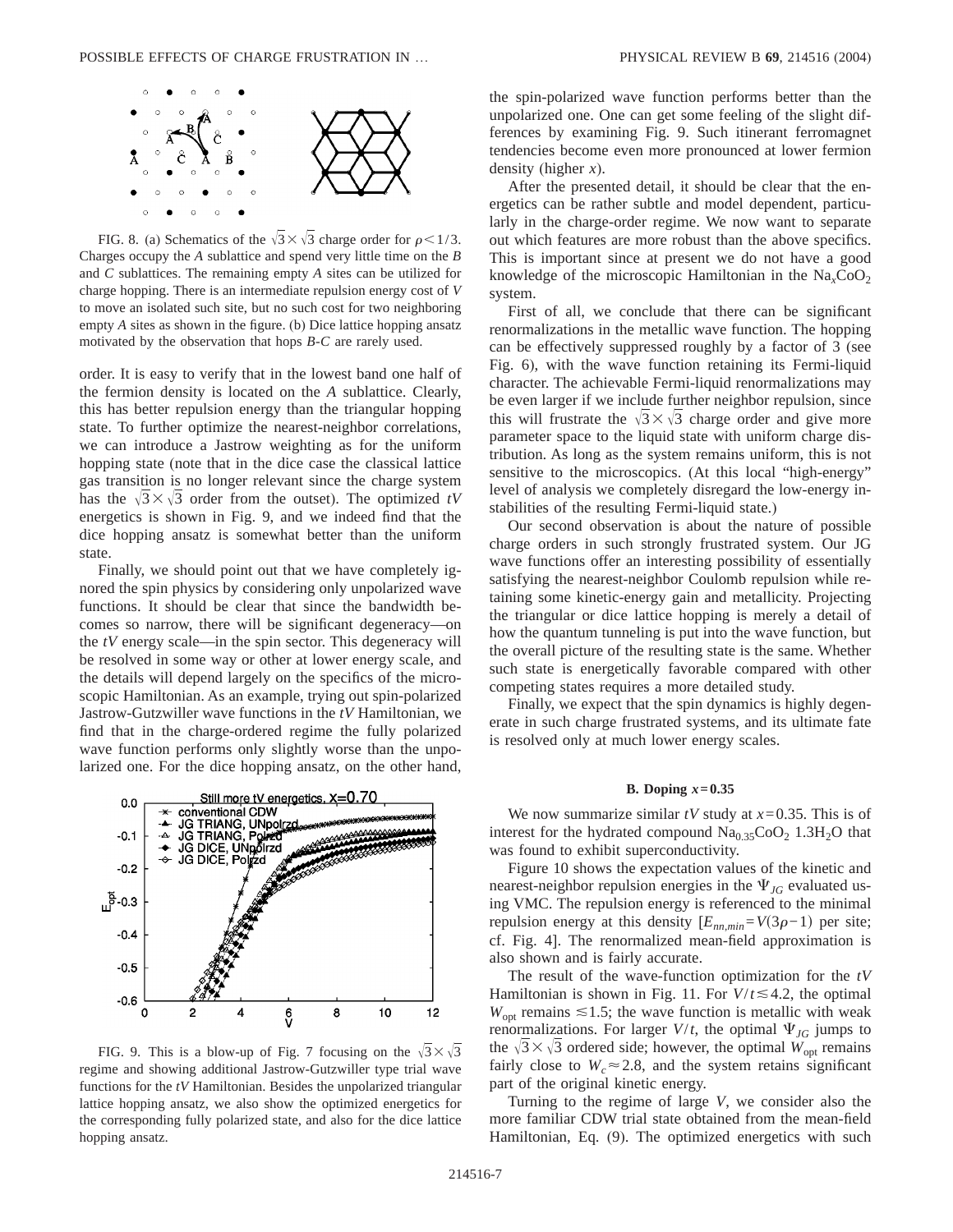

FIG. 10. This is similar to Fig. 6, but for doping  $x=0.35$  (fermion density  $\rho=0.65$ ). The repulsion energy is referenced to the minimal repulsion energy. At this density,  $W_c \approx 2.8$ .

conventional CDW wave function is also shown in Fig. 11. The optimal  $\Delta_{CDW}$  remains close to zero for  $V \le 3$ , but becomes significant and negative for larger *V*. We now observe that in the regime with the putative  $\sqrt{3} \times \sqrt{3}$  charge order both the JG wave function and the mean-field CDW wave function give very close optimal energies. This is also true for the individual *t* and *V* parts, suggesting that the Jastrow-Gutzwiller and conventional CDW wave functions give in fact essentially the same physical state.

This can be understood by examining the meanfield CDW state. For  $\Delta_{CDW}$  < 0 the *B* and *C* sublattices are preferentially occupied, while the *A* sublattice is preferentially empty. In this case, the lower two mean-field bands retain much of the original bandwidth even in the limit of large  $\Delta_{\text{CDW}}$ . This is because the *B* and *C* sites form a connected honeycomb lattice, and for large  $\Delta_{CDW}$  the two bands correspond essentially to hopping on this lattice. The physical state is now obtained by the Gutzwiller projection of this free fermion honeycomb lattice hopping state. But this is also roughly the picture of the Jastrow-Gutzwiller wave function in the  $\sqrt{3} \times \sqrt{3}$  regime for this density.

The above suggests that we also try projecting honeycomb hopping ansatz, since it better utilizes the *B*-*C* hops.



FIG. 11. Optimization of the *tV* Hamiltonian over Jastrow-Gutzwiller and conventional CDW trial wave functions at  $x=0.35$ (cf. Fig. 7). We also show the result for Jastrow-Gutzwiller honeycomb hopping ansatz.

However, for the range of *V*/*t* studied here, the uniform triangular hopping ansatz performs better, primarily since it manages to retain some of the *A*-*B* and *A*-*C* hopping energy. This completes our exploration of the  $\sqrt{3} \times \sqrt{3}$  order.

Finally, we note that at this high fermion density  $\rho$ =0.65, unlike the case with  $\rho$ =0.30, the spin degeneracy does not occur, and the unpolarized wave functions are always better.

To summarize, the local energetics of the *tV* model at *x*  $=0.35$  is well captured by either the renormalized Fermi liquid, or the  $\sqrt{3} \times \sqrt{3}$  charge-ordered state, depending on the value of  $V/t$ . The  $\sqrt{3} \times \sqrt{3}$  state also has mobile fermions occupying primarily the honeycomb sublattice (of the original triangular lattice); however, since the fermion density is close to complete covering of the honeycomb lattice, the fermion hopping is strongly suppressed.

Again, the ultimate fate of the Fermi liquid (or the liquid part in the  $\sqrt{3} \times \sqrt{3}$  regime) is resolved only at lower energies. In the following section we study the superconducting instability due to the *J* term, and whether the RVB superconductivity can be significantly enhanced by the discussed strong kinetic-energy suppression.

## **VI. RVB SUPERCONDUCTIVITY: RESURRECTION NEAR** *x***=1/3?**

We now turn to the issue of RVB superconductivity due to the antiferromagnetic spin interaction at dopings  $0 \lt x \lt 0.4$ . In the context of the triangular lattice *tJ* model, this was considered by several authors.<sup>17–19,26,27</sup> These studies predict *d*+*id* superconductivity. As expected for such scenario, the RVB gap is strongest near half filling  $x=0$ , where the charge mobility is low. Away from half-filling at moderate dopings, the need to satisfy the kinetic energy of the carriers leads to strong suppression of the superconductivity. As pointed out in Ref. 19 and discussed further below, the experimentally observed superconductivity at doping *x*=0.35 represents a significant problem to this scenario: If one uses the LDA bandwidth to estimate  $|t_{\text{bare}}| \approx 50-100$  meV, and takes the hopping integral sign as in this work, and makes a reasonable guess  $J \sim 10-20$  meV, the resulting RVB superconductivity is vanishingly weak for this doping and would not be observed.

As discussed above—cf. Fig. 3—charge frustration can lead to strong suppression of the effective hopping amplitude  $t_{\text{eff}}$ , even for larger doping. Here we study whether this suppression can be strong enough to resurrect the superconductivity at  $x=0.35$ . Figure 3 also suggests that the region near  $x=1/3$  is special in that it allows the strongest such renormalizations, with or without the charge ordering. As discussed earlier, this is because the charge system is most sensitive to the nearest-neighbor interactions near this commensurate doping. On the other hand, when the superconductivity is weak, the transition temperature is exponentially sensitive to the effective hopping amplitude (see below). Thus, we may speculate about the possibility of a small superconducting dome around this special doping due to charge correlation (possibly, charge ordering).

The physics treatment presented below is very schematic. We will essentially think only in terms of the renormalized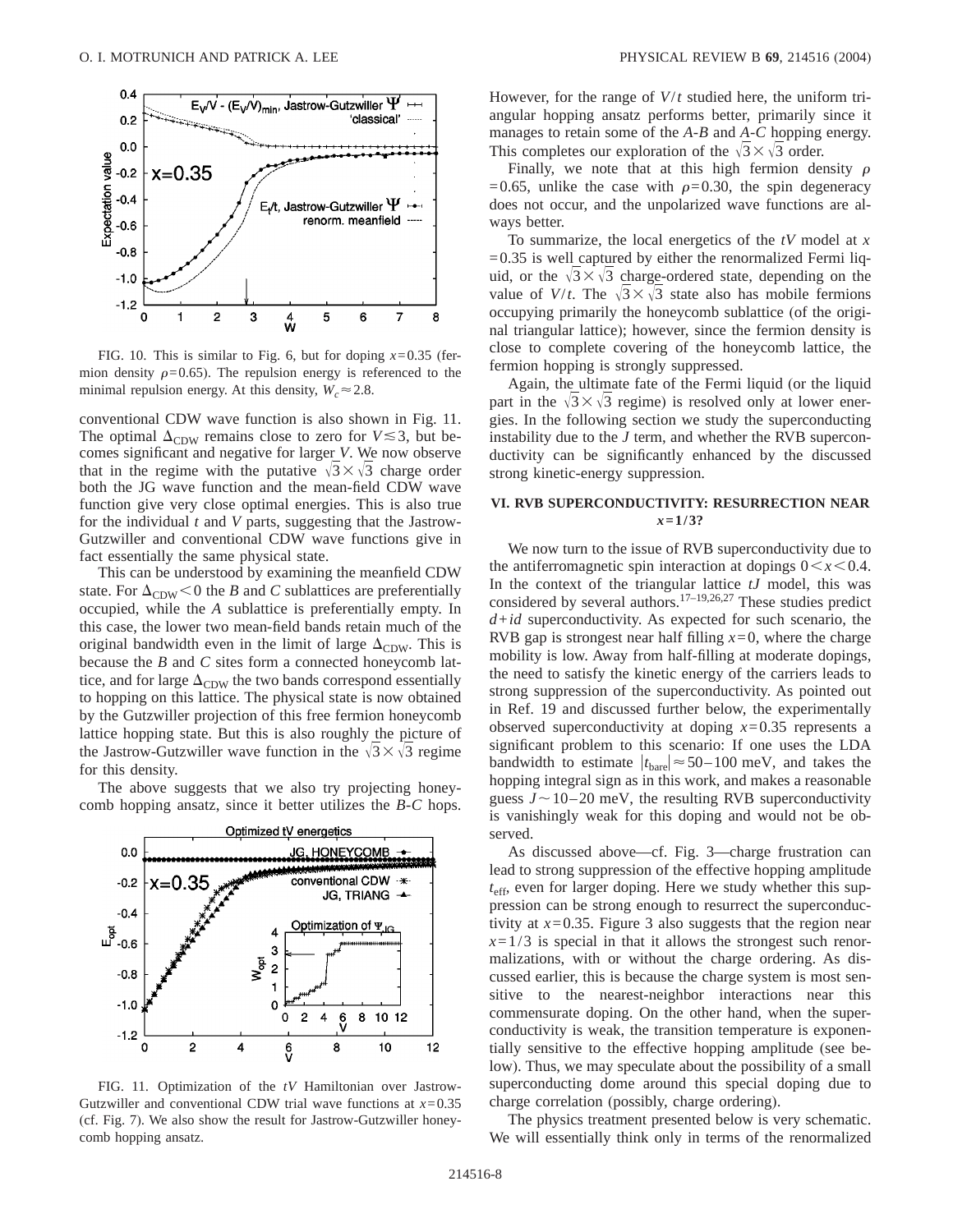couplings and ignore the fact that the underlying state may be charge ordered. This is done to get a rough feeling as to whether the suggested scenario can work at all. If the superconductivity near  $x=1/3$  can reappear only in the chargeordered region, the obtained insight is still useful and may suggest a more careful treatment. For example, the charge order may be suppressed by longer-range repulsion. Another possibility is that a more accurate treatment may lead to short-range charge order for intermediate coupling which shares the same kinetic-energy suppression.

We first summarize the standard RVB mean field for the pure *tJ* model. We formulate this mean field as an approximate variational procedure.<sup>21,22,26</sup> This is particularly convenient for the present work, which also takes the variational wave function perspective.

To study the possibility of singlet superconductivity, we consider "trial" Hamiltonian

$$
H_{\text{trial}} = \sum_{ij} \left[ -\chi_{ij} c_{i\sigma}^{\dagger} c_{j\sigma} - (\Delta_{ij} c_{i\uparrow}^{\dagger} c_{j\downarrow}^{\dagger} + \text{H.c.}) \right] - \sum_{i} \mu [c_{i\sigma}^{\dagger} c_{i\sigma} - (1 - x)],
$$

with  $\chi_{ji} = \chi_{ij}^*$ ,  $\Delta_{ji} = \Delta_{ij}$ . For each such trial Hamiltonian, we obtain the corresponding ground state  $|\Psi_0\rangle$ . In the mean field, we ignore the no-double-occupancy constraint and only require the average density to be correctly  $\langle c_{i\sigma}^{\dagger} c_{i\sigma} \rangle = 1 - x$ , which is achieved by tuning the chemical potential  $\mu$ . Going beyond the mean field, the physical wave function is obtained by Gutzwiller projection.

As discussed at length earlier, we can approximate the expectation value of the *tJ* Hamiltonian in the physical wave function by proper renormalizations of the mean-field values:

$$
\frac{\langle \Psi_G | \hat{H}_{IJ} | \Psi_G \rangle}{\langle \Psi_G | \Psi_G \rangle} \approx g_I \frac{\langle \Psi_0 | \hat{H}_I | \Psi_0 \rangle}{\langle \Psi_0 | \Psi_0 \rangle} + g_J \frac{\langle \Psi_0 | \hat{H}_J | \Psi_0 \rangle}{\langle \Psi_0 | \Psi_0 \rangle}
$$
  
=  $- g_I \sum_{\langle ij \rangle} t_{ij} \langle c_{i\sigma}^\dagger c_{j\sigma} \rangle + \text{c.c.}$   
 $- g_J \sum_{\langle ij \rangle} \frac{3J_{ij}}{8} [\langle c_{i\sigma}^\dagger c_{j\sigma} \rangle]^2 + |\langle \epsilon_{\sigma\sigma'} c_{i\sigma}^\dagger c_{j\sigma'}^\dagger \rangle|^2].$  (10)

The hopping renormalization factor is given by Eq. (3), while for the Heisenberg exchange we have  $2^{1,22}$ 

$$
g_J = \frac{4}{(1+x)^2}.\tag{11}
$$

These estimates of  $g_t$  and  $g_j$  follow essentially from the nodouble-occupancy configuration constraints, and do not depend on the details of the preprojected state as long as it is spatially uniform. Also, they give numerical results that are fairly close to the actual evaluations with the projected wave functions, as discussed earlier. The above is precisely the renormalized mean-field formulation of Refs. 21, 22, and 26. The slave boson mean field of Ref. 19 uses instead  $g_t = x$  and  $g_J = 1$ , so the numerical values are somewhat different.

In this formulation, only the ratio  $\Delta/\chi$  is meaningful. A convenient procedure to minimize Eq. (10) is to minimize instead the so called mean-field Hamiltonian

$$
\hat{H}_{\text{mf}} = \sum_{\langle ij \rangle} \frac{8}{3g_J J_{ij}} [|\chi_{ij} - g_i t_{ij}|^2 + |\Delta_{ij}|^2] + \hat{H}_{\text{trial}}.
$$

By standard arguments, the global minimum of the meanfield Hamiltonian is also the minimum of the trial expectation value Eq. (10). In this formulation, the optimal  $\chi$  and  $\Delta$ each obtain physical scale as set by *t* and *J*. Thus, we can get a crude idea about the quasiparticle spectrum above the ground state by considering the mean-field excitation spectrum, which now has physical scale. In particular, the optimal  $\Delta$  gives a physical measure of the RVB gap, while the optimal  $\chi$  sets the bandwidth.

The self-consistency conditions read

$$
\chi_{ij}^* = g_i t_{ij} + \frac{3g_j J_{ij}}{8} \langle c_{i\sigma}^\dagger c_{j\sigma} \rangle, \tag{12}
$$

$$
\Delta_{ij}^* = \frac{3g_J J_{ij}}{8} \langle \epsilon_{\sigma\sigma'} c_{i\sigma}^\dagger c_{j\sigma'}^\dagger \rangle. \tag{13}
$$

From now on, we specialize to the *d*+*id* superconductor ansatz:

$$
\Delta_{e_1} = \Delta, \quad \Delta_{e_2} = \Delta e^{i2\pi/3}, \quad \Delta_{e_3} = \Delta e^{i4\pi/3}.
$$
 (14)

Here  $e_1 = \hat{x}$ ,  $e_2 = \frac{1}{2}\hat{x} + (\sqrt{3}/2)\hat{y}$ , and  $e_3 = e_2 - e_1$  are the unit triangular lattice vectors. There is strong evidence that this state wins the *tJ* model energetics for the considered dopings, at least on the mean-field level.17–19,26,27

We give the results for  $t=3J$  and  $t=5J$ . This is somewhat different from the cited  $t=(5-10)J$  values.<sup>19</sup> At the moment, there is significant uncertainty in the precise microscopic model, while the superconductivity energy scale is exponentially sensitive to the microscopic values and to numerical constants in the theory. The *t*=3*J* results make the demonstration of principle more dramatic. A similar, but weaker, effect is seen for *t*=5*J*.

The optimal  $\Delta$  in units of *J* is shown as a function of doping in Fig. 12. For weak  $J_{\text{eff}}=g_JJ$  much smaller than  $t_{\text{eff}}$  $= g_t t$ , the optimal  $\Delta$  is given by a BCS-like formula (see Appendix A for details)

$$
\Delta \sim t_{\rm eff} e^{-ct_{\rm eff}/J_{\rm eff}},\tag{15}
$$

with some numerical constant  $c = c(x)$ . The effective mobility of charges increases with doping  $t_{\text{eff}} \sim xt$ , and this leads to the observed very quick drop of  $\Delta$ .

Note that in our treatment here and below, the mean-field gap  $\Delta$  is the primary factor that determines the physical transition temperature near  $x=1/3$ . It is well appreciated that for low dopings when the mean field  $\Delta$  is large the superconducting order parameter  $\Phi$  is suppressed compared with  $\Delta$ : roughly,  $\Phi = g_t \Delta$ . The zero-temperature superfluid stiffness is also renormalized by  $g_t$ , and there is no simple BCS relation between the order parameter and the transition temperature. However, we are interested in the regime near  $x=1/3$ , where the predicted mean field  $\Delta$  is very small to start with. Since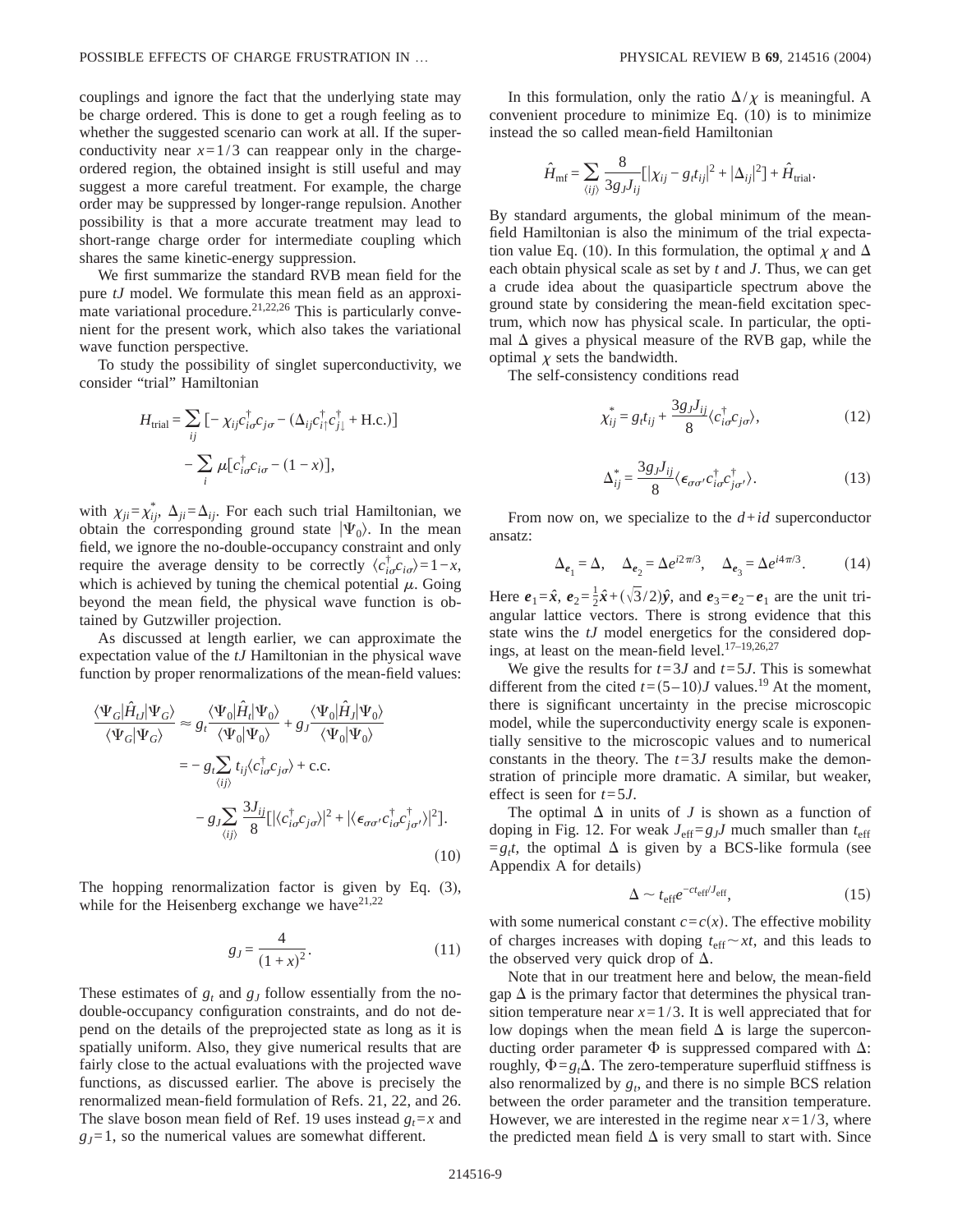

FIG. 12. Renormalized mean-field results for the *d*+*id* superconducting state for  $t=3J$ . We show the meanfield  $T_c$ , the optimal  $\Delta$ , and the square root of the condensation energy  $E_{\text{cond}}$ . The energy scale is the bare *J*; note the logarithmic scale for the energy.

 $\Delta$  is exponentially sensitive to  $t_{\text{eff}}$ , it can change orders of magnitude when  $g_t$  is reduced several times. We therefore study only the effect of the  $g_t$  renormalization on  $\Delta$  and do not try to accurately predict the transition temperature.

Figure 12 also shows two other measures that are roughly related to the mean-field gap  $\Delta$ . One is the mean field  $T_c$ defined here as the transition temperature of the mean-field Hamiltonian  $H_{\text{mf}}$ . The other measure is obtained by considering the condensation energy of the superconducting state. This is defined as the energy gain in the optimal superconducting state relative to the Fermi-liquid state  $(\Delta=0)$ . For small  $\Delta$ , the condensation energy is expected to scale as  $E_{\text{cond}} \sim \Delta^2 / t_{\text{eff}}$ ; to compare with  $\Delta$  in Fig. 12, we plot instead  $(E_{\text{cond}})$ <sup>1/2</sup>. From Fig. 12, these measures all trail each other. The figure has been somewhat arbitrarily cut off at 10−3*J*: any  $\Delta$  below this scale would not be observed in the experiments. We see a precipitous drop for  $x \ge 0.20$ ; there is simply no hope in this *tJ* setting for the superconductivity to survive to the experimentally observed  $x=0.35$ . [We also remark here that a direct VMC study must see the condensation energy to establish the ground state  $\Delta$ . Since  $E_{\text{cond}}$  is extremely small, such studies become impractical. This is where the renormalized mean-field procedure becomes very useful.]

Let us now return to the *tJV* model with strong nearestneighbor repulsion. We think roughly as follows. The dominant *t* and *V* parts can be satisfied as above by the appropriate Jastrow weighting of charge configurations in our trial wave functions. As discussed earlier, the effect of the Jastrow factor can be conveniently described by the corresponding renormalizations of the hopping amplitude  $g_t$  [Eq. (7) and Fig. 3] and the Heisenberg exchange  $g<sub>J</sub>$ . The latter is approximated by

$$
g_J = \frac{\langle (\delta(n_i - 1)\delta(n_j - 1)) \rangle}{[\rho(1 - \rho/2)]^2},
$$
\n(16)

and is plotted in Fig. 13 [cf. discussion following Eq. (7)]. As long as the charge distribution remains uniform, these renormalizations capture the main effect of the nearest-neighbor correlations built in by the Jastrow factor. Note that for small



FIG. 13. Jastrow-Gutzwiller renormalization factor for the Heisenberg exchange as a function of doping for a number of fixed *W* (cf. Figs. 3 and 4). In the  $\sqrt{3} \times \sqrt{3}$  phase (data points below the thick dark line), the exhibited  $g<sub>J</sub>$  is averaged over all bonds.

 $x \leq 0.4$  the effect of the Jastrow correlations on the Heisenberg exchange is weak since the spins cannot avoid being close to each other, and  $g<sub>J</sub>$  is roughly given by Eq. (11) for all *W*.

Thus, for each doping level *x* and the Jastrow suppression strength *W*, we can estimate the corresponding  $t_{\text{eff}}$ ,  $J_{\text{eff}}$ , and then the optimal  $\Delta$ . The latter is our main measure of the superconductivity strength and is shown in Fig. 14. The *W*  $=0$  line is the same as in Fig. 12, while the  $W=8$  corresponds essentially to the minimum-nearest-neighbor projection. Again, the dark thick line corresponds to the phase boundary of the Jastrow weight. For  $x > 0.27$  all points above this line have the  $\sqrt{3} \times \sqrt{3}$  charge order. These are obtained by using the corresponding formal renormalization factors and the above prescription, even though this violates the initial motivation coming from a uniform renormalized liquid picture. As emphasized earlier, the precise energetics in this regime likely requires a more careful treatment. However, we expect that even such simplistic analysis in the  $\sqrt{3} \times \sqrt{3}$  regime



FIG. 14. Renormalized mean field for the Jastrow-weighted *d*  $+i d$  superconducting state for  $t=3J$  (cf. Fig. 12). We show the selfconsistent  $\Delta$  as the measure of the superconductivity strength ( $T_c$ plots look very similar). The dark thick line corresponds to the phase boundary of the Jastrow weight (cf. Figs. 2, 3, and 13)—the maximum enhancement of the superconductivity while remaining in the uniform phase.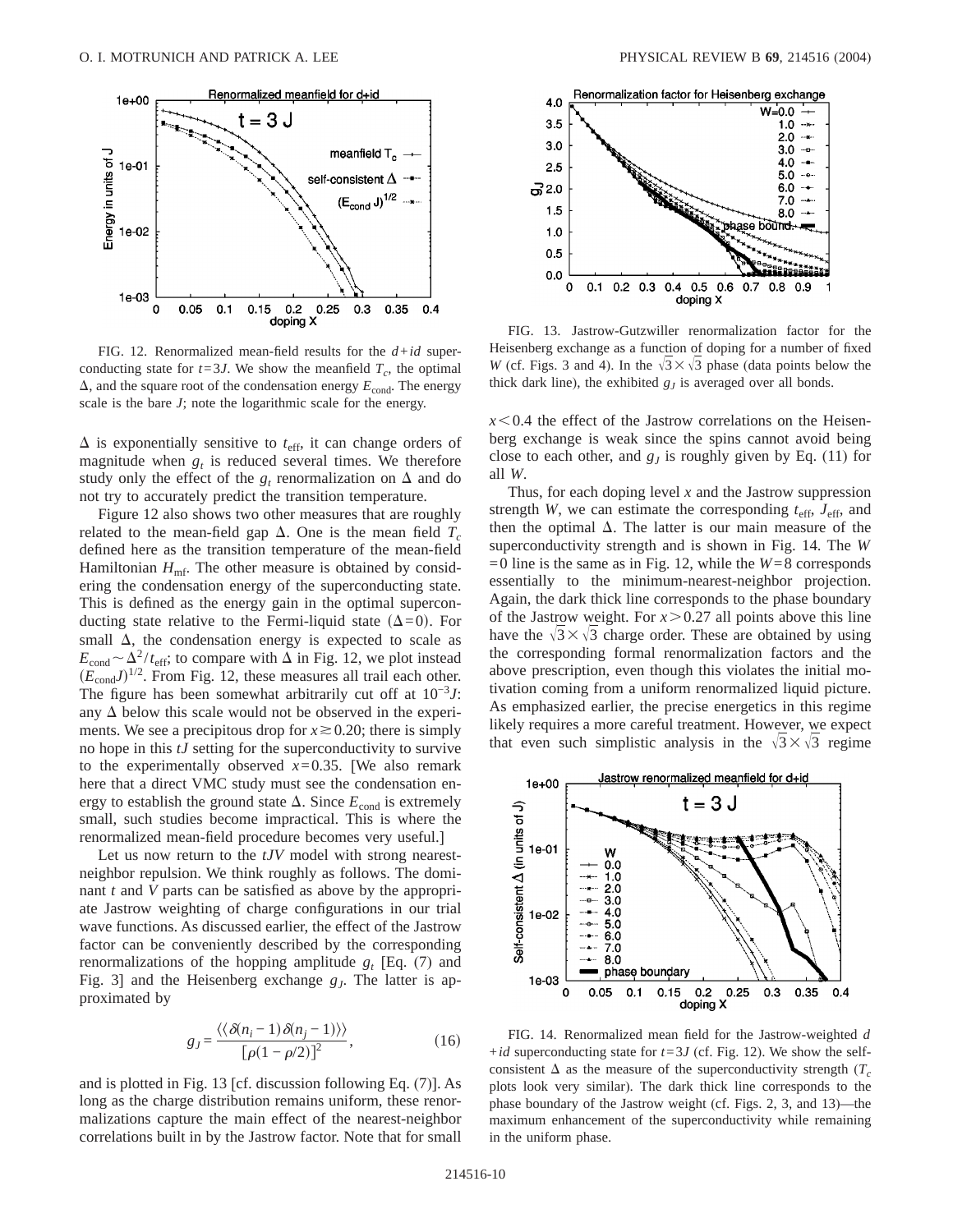

FIG. 15. This is the same as Fig. 14, but for *t*=5*J*.

gives a reasonable first guidance on how the role of the kinetic energy can be suppressed by possible charge ordering in the system.

Our tentative conclusion from Fig. 14 is that for *t*=3*J* the considered nearest-neighbor Jastrow renormalizations that leave the underlying liquid wave function in the pure Fermiliquid state are borderline sufficient to explain the superconductivity near  $x=1/3$ . One should of course judge this critically because of the exponential sensitivity to the actual value of the ratio  $t_{\text{eff}}/J_{\text{eff}}$ , Eq. (15). The trend for increasing  $t/J$  can be seen by comparing  $t=3J$ , Fig. 14, and  $t=5J$ , Fig. 15.

We speculate that in  $\text{Na}_{x}\text{CoO}_{2} \cdot 1.3\text{H}_{2}\text{O}$  the actual situation is qualitatively close to the curve with *W*=3 in Fig. 14, which near  $x=1/3$  roughly corresponds to the critical strongly correlated liquid of the nearest-neighbor Jastrow weight (cf. Figs. 2 and 3). This curve may lie inside the liquid phase for longer-ranged Jastrow weight. Another possibility is that only short-range charge order is developed for intermediate coupling. One thing should be clear from Figs. 14 and 15: There can indeed be significant enhancement one to two orders of magnitude—in the superconductivity scale due to the kinetic-energy suppression in the chargecorrelated liquid. Because the charge system is most responsive near the commensurate  $x=1/3$ , this enhancement may be strongest near this doping, which may explain the experimentally suggested<sup>3</sup> superconducting "dome" around  $x$  $=1/3$ . However, we note that even for *W*=3,  $\Delta$  in Fig. 14 shows only a shallow maximum near  $x=1/3$ . A possible explanation of the experiment is that  $x$  significantly less than 1/3 is not achievable due to chemical reasons and superconductivity is simply cut off. Again, the important message we draw from Fig. 14 is the possibility of pushing  $T_c$  up to an observable level near *x*=1/3.

Finally, if we continue the theory into the Jastrow  $\sqrt{3}$  $\times$   $\sqrt{3}$  charge-order regime, the *T<sub>c</sub>* enhancement may be even stronger. This is not surprising, since the charge mobility is suppressed even further in this case. Thus, our earlier analysis tells us that for  $x > 1/3$  we are essentially doping a nearly half-filled honeycomb lattice. This picture also suggests some possibilities of treating the  $\sqrt{3} \times \sqrt{3}$  CDW regime more carefully, similar to our discussion in Sec. V. For example, for  $x > 1/3$ , we can view the fermions as restricted primarily to the honeycomb lattice. On the other hand, the *d*+*id* state wins the energetics in the original uniform triangular lattice mean field and needs to be reexamined in the present context. The above renormalized mean-field procedure roughly corresponds to restricting the *d*+*id* ansatz onto the honeycomb lattice. Of course, one should also consider other possible RVB superconductor states on the honeycomb lattice and decide which one is optimal energetically. More generally, one may want to consider triangular lattice superconducting ansatz with broken translational symmetry patterned after the  $\sqrt{3} \times \sqrt{3}$  state. We are not pursuing such studies here, since it is important to first establish whether the charge ordering occurs at all in the material. If this indeed happens, the above rough considerations can give us some initial idea about the scale of the superconducting instabilities in such state.

## **VII. CONCLUSIONS: CONNECTION WITH EXPERIMENTS**

We conclude by stating some consequences of the discussed effects of charge frustration as follows.

(1) It will clearly be interesting to look for signs of charge order near  $x=1/3$  and  $2/3$  using x-ray or neutron scattering. The conductivity is metallic and in the case of *x*  $=1/3$  reaches  $50e^{2}/h$  at low temperatures.<sup>4,9</sup> This suggests that long-range charge ordering is unlikely, but there may be a tendency for short-range ordering.

(2) There can be strong suppression of the effective hopping amplitude due to nearest-neighbor repulsion while remaining in the Fermi-liquid state. The mean-field hopping amplitude  $\chi_{ij} = \chi$  is given by Eq. (12) and has contributions proportional to  $g_t t$  and  $g_y J$ . Note that in addition to the suppression of  $g_t$  (Fig. 3),  $g_J$  is also suppressed (Fig. 13), especially for  $x > 0.5$ .

This suppression leads to low fermion degeneracy temperature. The properties of such Fermi-liquid system with  $\epsilon_F \leq T$  are rather unusual from the perspective of the familiar metals with  $\epsilon_F \geq T$  (the Fermi energy is measured from the bottom of the band, and is roughly  $\epsilon_F \sim t_{\text{eff}}$ ). This is given in the following:

(a) In particular, the thermopower is large and saturates to the value

$$
Q = -\frac{\mu}{qT} = \frac{k_B}{q} \ln \frac{2-\rho}{\rho} \tag{17}
$$

at large temperature. Note the "classical" scale  $k_B/|e|$ =86.2  $\mu$ V/K, which is in fact observed in Na<sub>x</sub>CoO<sub>2</sub>.<sup>5,7,9</sup> The full temperature dependence for  $x=0.70$  is shown in Fig. 16. Here and below, we use simple-minded transport theory summarized in Appendix B. From Fig. 16, the thermopower reaches one half of the maximal value for *T*  $\approx t_{\text{eff}}$ .

(b) The Hall coefficient for the triangular lattice band structure has an unusual nonsaturating increase with the temperature for  $T \gtrsim \epsilon_F$  as observed experimentally in Ref. 10. The limiting high-temperature behavior is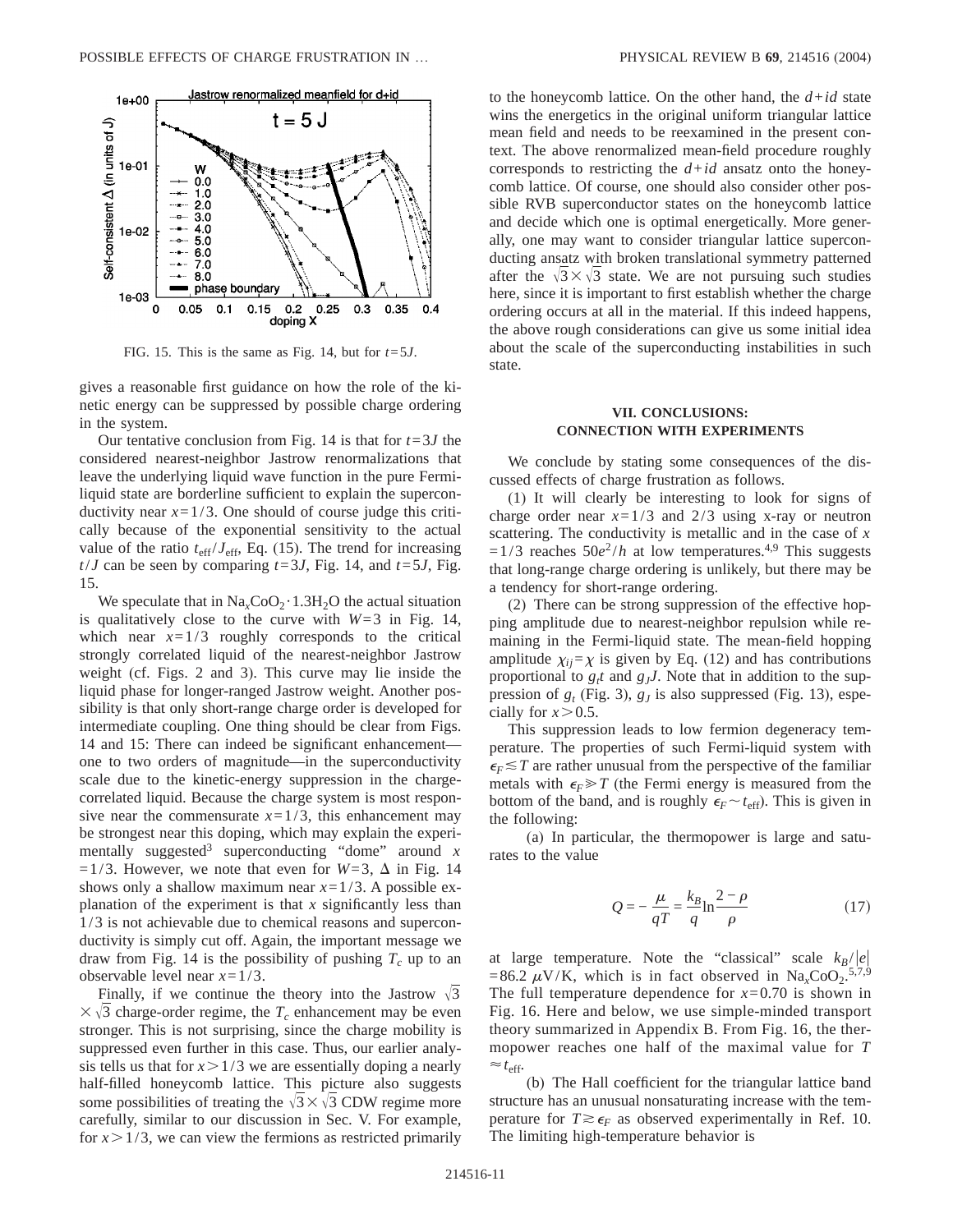

FIG. 16. Simple-minded transport theory for nondegenerate spin-1/2 Fermi gas on the triangular lattice. The thermopower is plotted in "classical" units of  $k_B/|e|$ , while the units for the Hall coefficient contain the three-dimensional volume per Co atom  $\Omega$ .

$$
R_H = \frac{\Omega}{qc \rho(2-\rho)} \frac{k_B T}{t_{\text{eff}}},\tag{18}
$$

where  $\Omega$  is the three-dimensional volume per Co. The full temperature dependence is shown in Fig. 16; the hightemperature trend sets in for  $T \approx 1 t_{\text{eff}}$  to  $2 t_{\text{eff}}$ . Possibility of this unusual behavior was predicted in Ref. 18 from the high-temperature expansion for the  $tJ$  model (the doping dependence of the proportionality coefficient is somewhat different here). We remark that this unusual behavior is the consequence of the triangular lattice band structure only, and its origin can be traced to the presence of threesite hopping loops as detailed in Appendix B. Correlation effects *per se* are needed only to reduce *t*eff below the experimental temperatures.

(c) Pauli susceptibility per Co site for  $T \gtrsim \epsilon_F$  becomes

$$
\chi_{\text{Pauli}} = \frac{\mu_B^2}{T} \rho (1 - \rho/2). \tag{19}
$$

Note that this has a Curie-like behavior, but is somewhat smaller—by a factor of  $1-\rho/2$ —from the case of completely free spins.

(3) The kinetic-energy renormalizations are strongest (for fixed repulsion strength) near the commensurate *x*  $=1/3, 2/3$ , and weakest near  $x=1/2$ . This is because the system finds it easiest to order, even if only locally, near the commensurate filling, while away from commensuration much of the nearest-neighbor repulsion energy cannot be avoided in any case.

Charge frustration may also be relevant for the experimental "charging" curve of Ref. 4. The observed plateaus at  $x=1/3$ ,  $2/3$  remind one of the magnetization plateaus in the frustrated triangular lattice Ising model (related to the lattice gas with nearest-neighbor repulsion as mentioned in Sec. III). Note that the bandwidth observed by heat capacity<sup>4,6</sup> and by ARPES (Ref. 11) is proportional to  $\chi$  and has contributions from both  $g_t t$  and  $g_t J$  [see Eq. (12)]. On the other hand, electromagnetic response couples only to *t* so that the Drude weight observable from infrared reflectivity and the superfluid density (observable via the London penetration depth in the case of superconductors) are directly proportional to  $g_t$ . These will provide a more sensitive test of the predicted dip in  $g_t$  near  $x=1/3$  and  $x=2/3$  as shown in Fig. 3. For example, it will be interesting to compare the Drude weight for  $x=1/3$  and  $x=0.5$  samples.

(4) The spin physics near  $x=2/3$  is expected to be highly degenerate and complicated, and will manifest itself below the energy scale  $t_{\text{eff}}$ . In particular, the above transport pictures will likely be modified below this scale.

(5) Near  $x=1/3$ , whether the system prefers uniform or charge-ordered state, the correlated liquid can have further RVB superconducting instabilities. The suppression of the charge mobility serves to enhance and may even resurrect the superconductivity under a small superconducting dome around  $x=1/3$ . Experiments<sup>3</sup> observe the disappearance of the superconductivity below  $x=0.26$ . However, the strongest RVB superconductivity is expected at much lower doping, and the search should be pursued more vigorously towards  $x=0$ , if that is chemically possible.

#### **ACKNOWLEDGMENTS**

The authors are grateful to A. Vishwanath, C. Honerkamp, and T. Senthil for many useful discussions, and to N. P. Ong for making experimental results available before publication. This work was supported by the National Science Foundation under Grants No. DMR-0201069 and DMR-0213282.

#### **APPENDIX A: DETAILS OF EQ. (15)**

Equation (15) can be understood by examining the selfconsistency conditions, Eq. (13). Specializing for the *d*+*id* ansatz, we have

$$
1 = \frac{3J_{\text{eff}}}{8} \frac{1}{N_{\text{latt}}} \sum_{k} \frac{f_{d+id}(k)}{\sqrt{\xi_k^2 + \Delta_k^2}}.
$$
  

$$
f_{d+id}(k) \equiv 2 \cos k \cdot e_1 \left( \cos k \cdot e_1 - \frac{1}{2} \cos k \cdot e_2 - \frac{1}{2} \cos k \cdot e_3 \right).
$$

Here  $N_{\text{latt}}$  is the number of lattice sites;  $\xi_k = \epsilon_k - \mu$  with  $\epsilon_k =$  $-2\chi(\cos k \cdot e_1 + \cos k \cdot e_2 + \cos k \cdot e_3).$ 

For weak superconductivity  $\Delta \ll J_{\text{eff}} \lesssim t_{\text{eff}}$ , following a BCS-like analysis, we obtain the following approximate formula:

$$
\Delta = A \chi \exp\left(-\frac{4}{3\nu_0(x)\overline{f_{d+id}}(x)}\frac{\chi}{J_{\text{eff}}}\right).
$$
 (A1)

*A* is an order one numerical constant,  $v_0(x)$  is the triangular lattice hopping density of states per site (not including spin) at the Fermi energy corresponding to doping *x*, and  $f_{d+id}$  is the  $d+id$  wave factor averaged over the Fermi surface. The scale  $\chi$  in front of the exponential corresponds to the energy cutoff being roughly the Fermi energy, since the pairing is over the full Fermi volume. For small  $J_{\text{eff}}$  we see from Eq. (12) that  $\chi$  can be replaced by  $t_{\text{eff}}$  in Eq. (A1), yielding Eq. (15). Similar expression is obtained for the mean field  $T_c$ .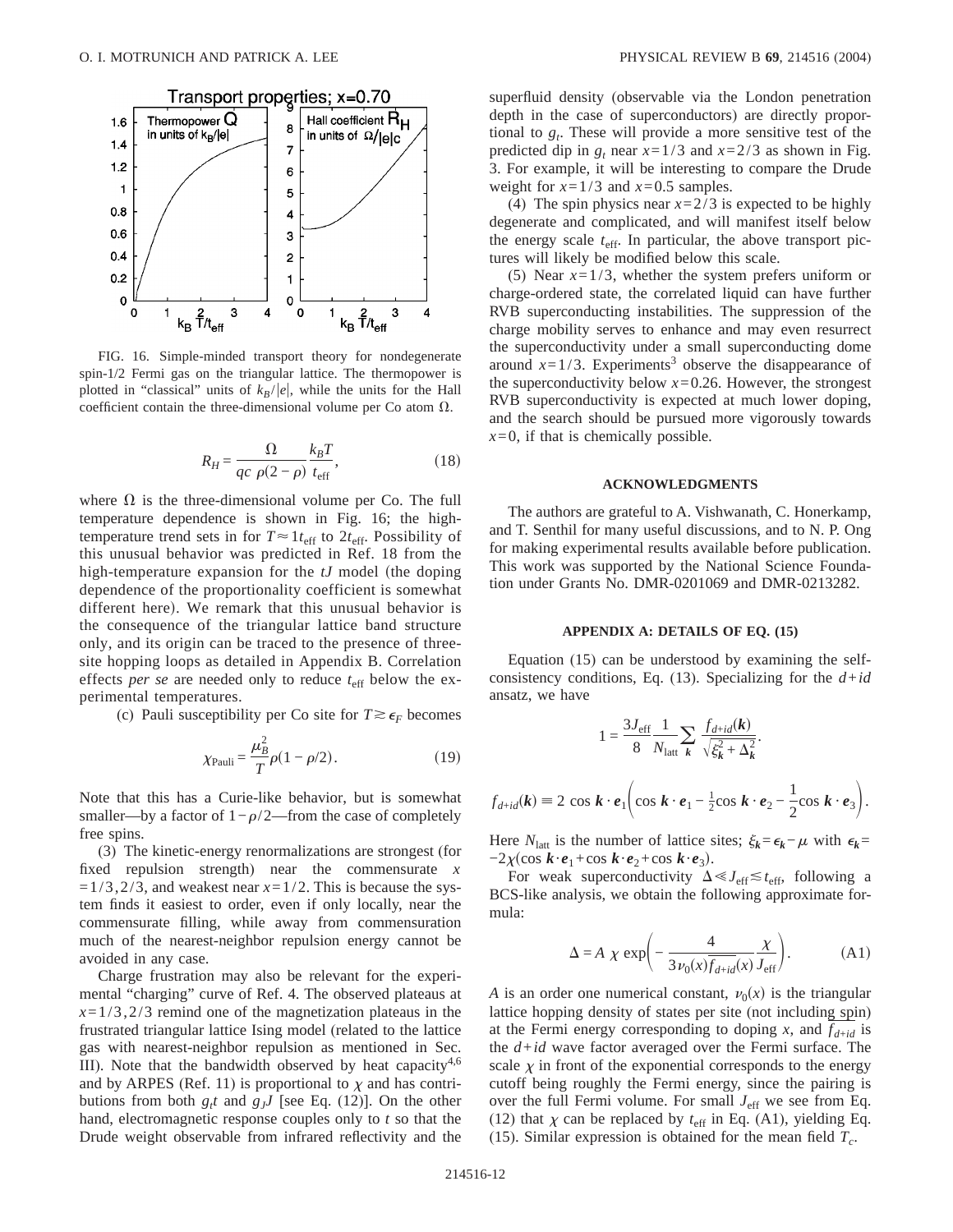

FIG. 17. Density of states per site  $\nu_0(E)$  and the integrated density of states (DOS)  $N(E)$  for the triangular lattice band structure (unit hopping amplitude, no spin). We also show the data for the average  $d + id$  wave factor  $f_{d+id}$  at the corresponding energy cut; we plot  $0.5f_{d+id}$  to fit into the same vertical scale. To obtain the values corresponding to the particular doping *x*, we first locate *E* such that  $N(E) = (1-x)/2$ . In this manner, we obtain  $c(x) = 4/(3v_0 f_{d+id})$  plotted for the relevant range  $0 < x < 0.4$  in the inset.

The necessary data is shown in Fig. 17. The coefficient  $c(x)$  depends rather weakly on *x*, and the main effect on the  $\Delta$  and  $T_c$  is from the doping dependence of  $t_{\text{eff}}$ . The above approximate formula agrees fairly well with the actual meanfield calculations performed in the main text.

## **APPENDIX B: TRANSPORT FOR**  $T \le \epsilon_F$

In this appendix, we summarize the simple Fermi-liquid transport theory that was used to obtain Fig. 16 and Eqs. (17) and (18). The main formulas can be found in standard texts 28,29 They are as follows.

(a) The thermopower is given by

$$
Q = \frac{L_{12}}{\sigma_{xx}}.\tag{B1}
$$

The kinetic coefficients are given by the integrals over the Brillouin zone

$$
L_{12} = q\tau \int \frac{d^3k}{4\pi^3} \left( -\frac{\partial f}{\partial \epsilon} \right) v_x(k) v_x(k) \frac{\epsilon(k) - \mu}{T},
$$

$$
\sigma_{xx} = q^2 \tau \int \frac{d^3k}{4\pi^3} \left( -\frac{\partial f}{\partial \epsilon} \right) v_x(k) v_x(k).
$$

Here,  $f(\epsilon)=1/(e^{\epsilon-\mu}+1)$  is the Fermi distribution. We cite the more familiar three-dimensional expressions. When applying to  $\text{Na}_x\text{CoO}_2$ , we specialize to the layered triangular lattice by assuming no dispersion in the **z**ˆ direction. The full temperature dependence for  $x=0.70$  is shown in Fig. 16, and the limiting high-temperature behavior is given in Eq.  $(17).$ 

(b) In weak magnetic fields  $\omega_c \tau \ll 1$ , the Hall coefficient is given by

$$
R_H = \frac{\sigma_H}{\sigma_{xx}\sigma_{yy}}.\tag{B2}
$$

 $\sigma_{xx}$ ,  $\sigma_{yy}$  are the static zero-field conductivities given earlier, while

$$
\sigma_H = \frac{q^3 \tau^2}{c} \int \frac{d^3 \mathbf{k}}{4 \pi^3} \left( -\frac{\partial f}{\partial \epsilon} \right) v_x(\mathbf{k}) \left[ M_{yy}^{-1} v_x(\mathbf{k}) - M_{yx}^{-1} v_y(\mathbf{k}) \right].
$$
\n(B3)

In the last equation,  $M_{\alpha\beta}^{-1}(k) = \partial^2 \epsilon / \partial k_\alpha \partial k_\beta$  is the inverse mass tensor.

The high-temperature behavior for the layered triangular lattice is given by Eq. (18). The origin of this nonsaturating increase with temperature lies in the presence of triangular hopping loops. Indeed, consider the above semiclassical expression for  $\sigma_H$  at high temperature, and translate it from the momentum space back to the real space assuming a general hopping problem  $t_{RR}$  on a Bravais lattice. The result reads

$$
\sigma_H = \frac{q^3 \tau^2}{c} \left( -\frac{\partial f}{\partial \epsilon} \right) \frac{2}{\Omega} \sum_{\mathbf{R}_1, \mathbf{R}_2} t_{01} t_{12} t_{20} R_{1x} R_{2y} (\mathbf{R}_1 \times \mathbf{R}_2)_z.
$$
\n(B4)

Here,  $-(\partial f/\partial \epsilon) \approx \rho(2-\rho)/(4T)$ , and also enters  $\sigma_{xx}, \sigma_{yy}$ ;  $\Omega$  is the volume of the unit cell. The lattice hopping problem is input through the real-space sum over possible hops out of the origin:  $R_1 \equiv R_{01}$ ,  $R_2 \equiv R_{02}$ . For each triangle specified by an unordered triple of vertices  $0, R_1, R_2$ , the clockwise 0  $\rightarrow$ 1 $\rightarrow$ 2 $\rightarrow$ 0 and anticlockwise 0 $\rightarrow$ 2 $\rightarrow$ 1 $\rightarrow$ 0 contributions add to  $(R_1 \times R_2)_z^2$ , i.e., a quantity of definite sign. The effect is of course strongest for the triangular lattice.

- 1K. Takada *et al.*, Nature (London) **422**, 53 (2003).
- 2M. L. Foo Solid State Commun. **127**, 33 (2003). B. Lorenz , Phys. Rev. B **68**, 132504 (2003). F. Rivadulla, J.-S.. Zhou, and J. B. Goodenough, *ibid.* **68**, 075108 (2003).
- 3R. E. Schaak, T. Klimczuk, M. L. Foo, and R. J. Cava, Nature (London) **424**, 527 (2003).
- 4F. C. Chou, J. H. Cho, P. A. Lee, E. T. Abel, K. Matan, and Y. S. Lee, Phys. Rev. Lett. **92**, 157004 (2004).
- <sup>5</sup> I. Terasaki, Y. Sasago, and K. Uchinokura, Phys. Rev. B **56**, R12 685 (1997).
- <sup>6</sup>Y. Ando, N. Miyamoto, K. Segawa, T. Kawata, and I. Terasaki, Phys. Rev. B **60** 10 580 (1999).
- 7W. Koshibae, K. Tsutsui, and S. Maekawa, Phys. Rev. B **62**, 6869  $(2000)$ .
- 8R. Ray, A. Ghoshray, K. Ghoshray, and S. Nakamura, Phys. Rev. B **59**, 9454 (1999).
- 9Y. Wang, N. S. Rogado, R. J. Cava, and N. P. Ong, Nature (London) **423**, 425 (2003).
- 10Y. Wang, N. S. Rogado, R. J. Cava, and N. P. Ong, cond-mat/ 0305455 (unpublished).